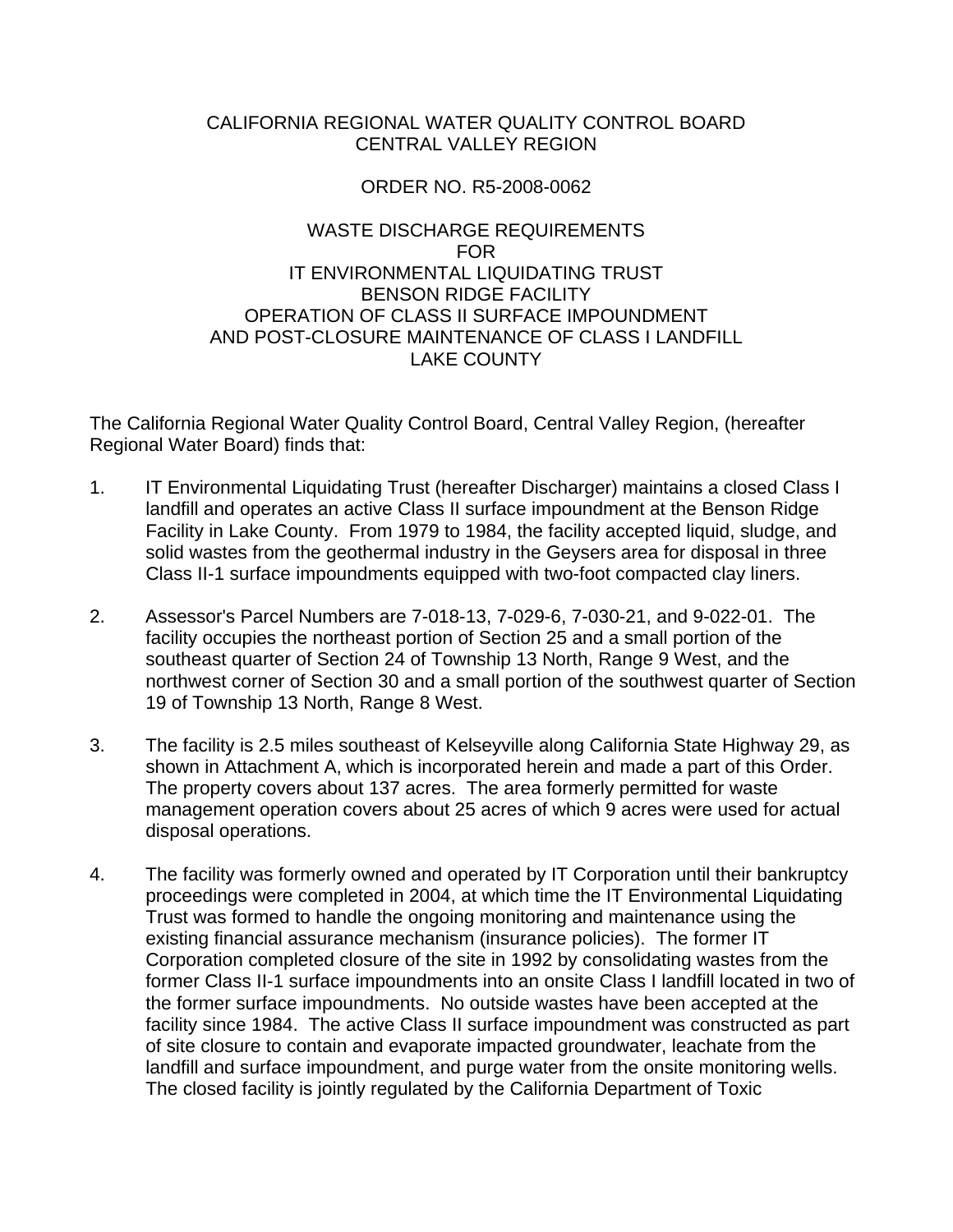Substances Control (DTSC). Additional information about the site closure is included in the Information Sheet attached to this Order.

- 5. The Class I landfill consists of two separate units covering about 4.5 acres, and has a composite liner system and a composite final cover. The Class II surface impoundment was constructed with two independent cells covering about 3.2 acres, and is double lined. The locations of the Class I landfill units, Class II surface impoundment cells, and other site features are shown on Attachment B, which is incorporated herein and made a part of this Order.
- 6. Previous WDRs Order No. 98-047, adopted by the Regional Water Board on 27 February 1998, also prescribed requirements for operation of the Class II surface impoundment, and post-closure maintenance of the Class I landfill. This Order is being updated to ensure consistency with the Regional Water Board's plans and policies.

# **WASTES AND THEIR CLASSIFICATION**

- 7. The facility was formerly permitted to receive the following wastes: drilling muds, petroleum fractions, geothermal condensates and brines, geothermal power plant wastes from hydrogen sulfide abatement/removal equipment, and geothermal power plant solid wastes from maintenance operations.
- 8. The Discharger estimated that there are approximately 85,000 cubic yards of geothermal drilling muds and geothermal production wastes within the existing landfills. Laboratory analyses of waste samples from the former surface impoundments have reported occurrences of hazardous levels of arsenic, vanadium, and mercury. The Discharger treated the waste to below hazardous levels and stabilized the waste with mixtures of cement and fly ash prior to being placed within the Class I landfill; however, DTSC still regulates the wastes in the Class I landfill as hazardous.
- 9. The State Water Resources Control Board (State Water Board) adopted regulations under Title 27 of the California Code of Regulations (Title 27), consisting of requirements, waste classifications, and waste management unit classifications designed to protect the beneficial uses of waters of the state for projects involving the discharge of designated waste to land for treatment, storage, or disposal.
- 10. California Water Code §13173(b) defines "designated waste" to include "[n]*on hazardous waste that consists of, or contains, pollutants that, under ambient environmental conditions at a waste management unit, could be released in concentrations that exceed applicable water quality objectives or that could reasonably*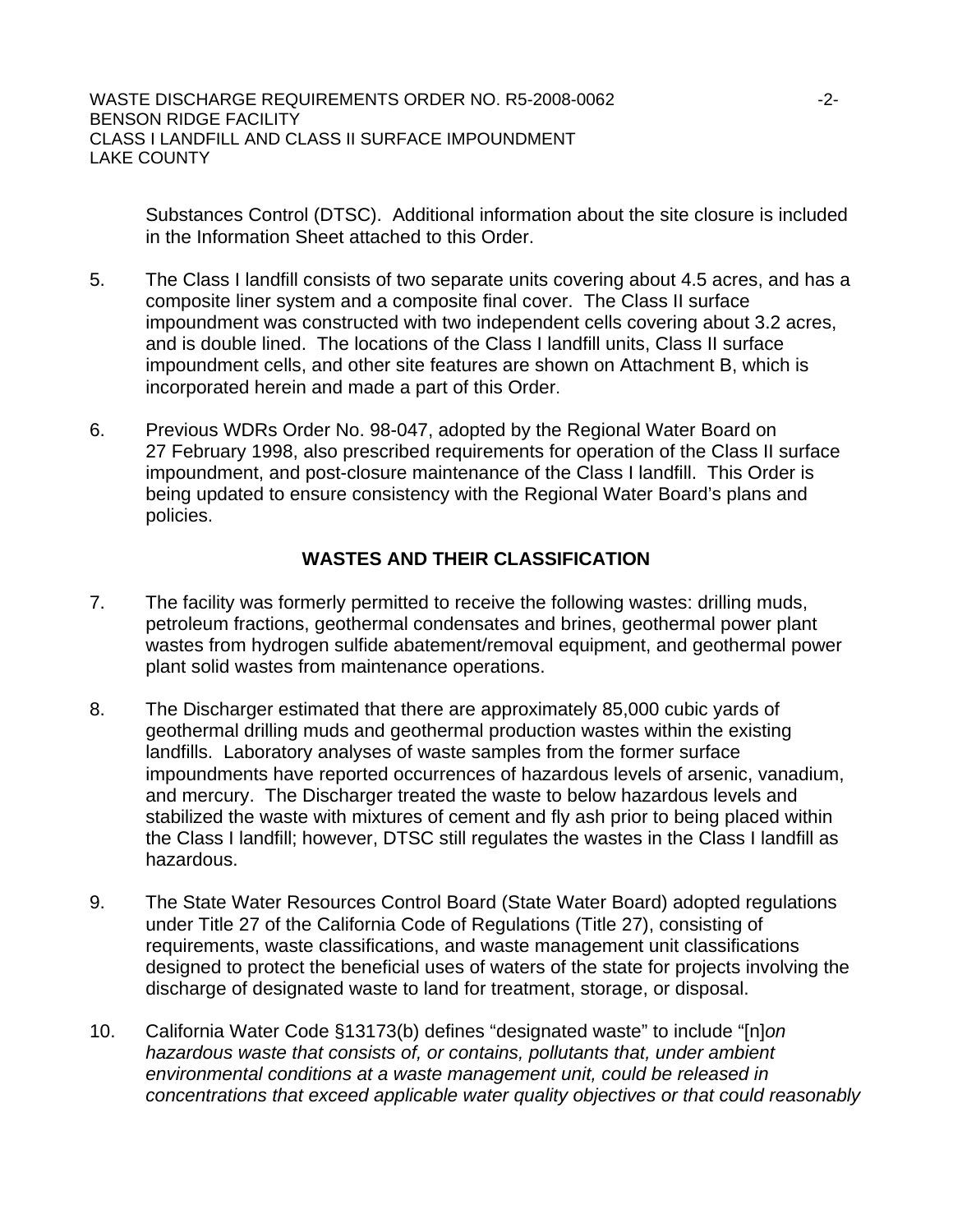*be expected to affect beneficial uses of waters of the state as contained in the appropriate state water quality control plan*."

11. The discharge of impacted groundwater and leachate, especially after evaporative concentration in the surface impoundments, poses a significant threat to water quality. Monitoring data indicates that groundwater currently discharged to the surface impoundments from the most impacted well has total dissolved solids concentrations of about 1,400 milligrams per liter (mg/L) and sulfate of about 1,200 mg/L from recovery well RW-1, which exceed both drinking water standards and background groundwater concentrations. Therefore, the discharge is a 'designated waste' and as such must be discharged to a Class II surface impoundment as required by Title 27.

#### **SITE DESCRIPTION**

- 12. The Benson Ridge facility occupies a narrow valley formed by the junction of two volcanic ridges extending from Mount Konocti in southwestern Lake County. These two ridges, one of which is named Benson Ridge, envelope a natural, closed depression in the northern half of the site and form the upper portion of a small, broadsloped, south-draining valley in the southern portion. The ridges partially enclose the basin in which the waste management units (WMUs) are located, but do not completely coalesce.
- 13. Land within 1,000 feet of the facility is currently open space.
- 14. The 1000-year, 24-hour precipitation event for the facility is 9.11 inches as reported by the Discharger in the 1991 Closure and Post-Closure Maintenance Plan. The 100 year wet season for the facility is 54.16 inches.
- 15. The facility receives an average of 29 inches of precipitation per year at Kelseyville, Clearlake Park and Cordes Mahnke stations, measured between the years 1932 and 1978.
- 16. The mean annual evaporation for this facility is 54 inches per year as measured between the years 1957 and 1979. Based on these data, average annual net evaporation at the facility is 25 inches. Monthly evaporation rates are highest during the months of June, July and August, and lowest during the months of December and January.
- 17. The facility is not within a 100-year floodplain. The existing stormwater diversion structures are designed to protect the landfill and surface impoundment from inundation or washout due to sheetflow from the hillsides.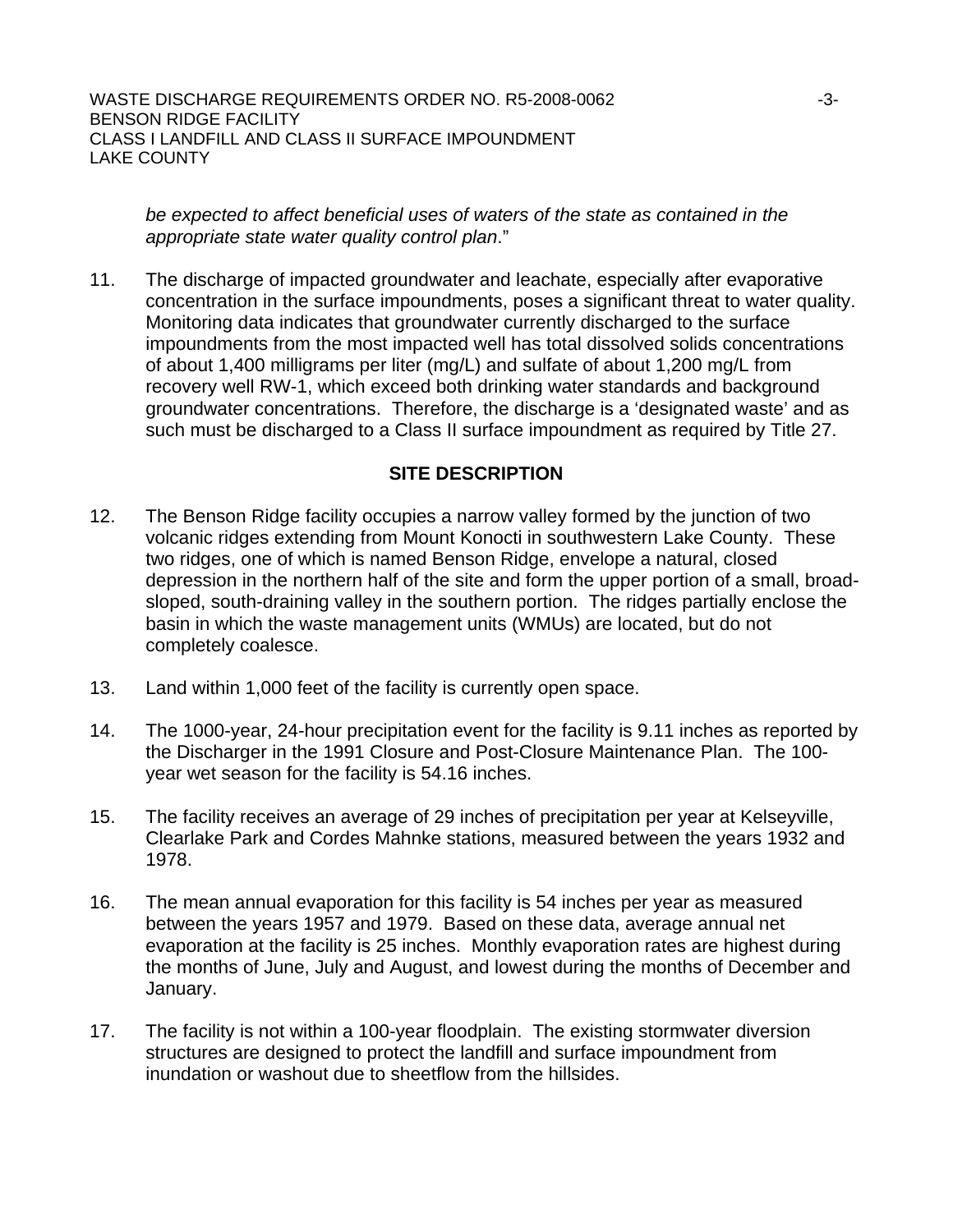- 18. The geology of the site is very complex. Underlying bedrock and adjoining ridges consist of bedrock which forms a basin where the WMUs are located. Pyroclastic deposits of air fall tuff and tuff breccia, weathered in places to form clayey gravel to gravelly clay-silty clay, fill the basin and immediately underlie the WMUs.
- 19. The northern half of the Benson Ridge facility is a naturally occurring closed depression characterized as a flat-bottomed basin, about 100 to 180 feet wide and 1,700 feet long, with a nearly flat slope rising to the steep volcanic ridge at the northern end of the depression. The southern half of the facility is characterized as a small valley with broad, moderate side slopes.
- 20. The hydrogeologic model developed from the 23 December 1987 *Hydrogeological Assessment Report* indicates that the central part of the valley and the waste handling area are underlain by a veneer of pyroclastic debris over fractured volcanic bedrock (primarily dacite). The pyroclastic deposits are about 50 to 60 feet thick in the central part of the valley; consist of sand, silt, and clay with low permeability; and cover a surface area of less than 35 acres.
- 21. The *Water Quality Control Plan for the Sacramento River and San Joaquin River Basin, Fourth Edition* (hereafter Basin Plan) designates beneficial uses, establishes water quality objectives, and contains implementation plans and policies for all waters of the Basin. Pursuant to Section 13263(a) of the California Water Code, waste discharge requirements must implement the Basin Plan.
- 22. Surface water drainage is southward into an intermittent, unnamed drainage channel that discharges to another unnamed west-trending course that runs parallel to Highway 29 and eventually drains into McIntire Creek through a series of small check dams. Surface water then flows into Cole Creek and then to Clear Lake.
- 23. The designated beneficial uses of Clear Lake, as specified in the Basin Plan, are municipal and domestic supply; industrial service supply; agricultural supply; water contact and non-contact water recreation; spawning, reproduction, and/or early development; warm fresh water habitat; cold fresh water habitat; and wildlife habitat.
- 24. At this facility two groundwater bearing zones have been identified:
	- The perched zone is a shallow and discontinuous zone that occurs 15 to 60 feet beneath the ground surface and consists of silty to sandy clay and pyroclastic debris, and is underlain by a very low permeability sandy clay layer. The perched zone was polluted by previous waste management operations.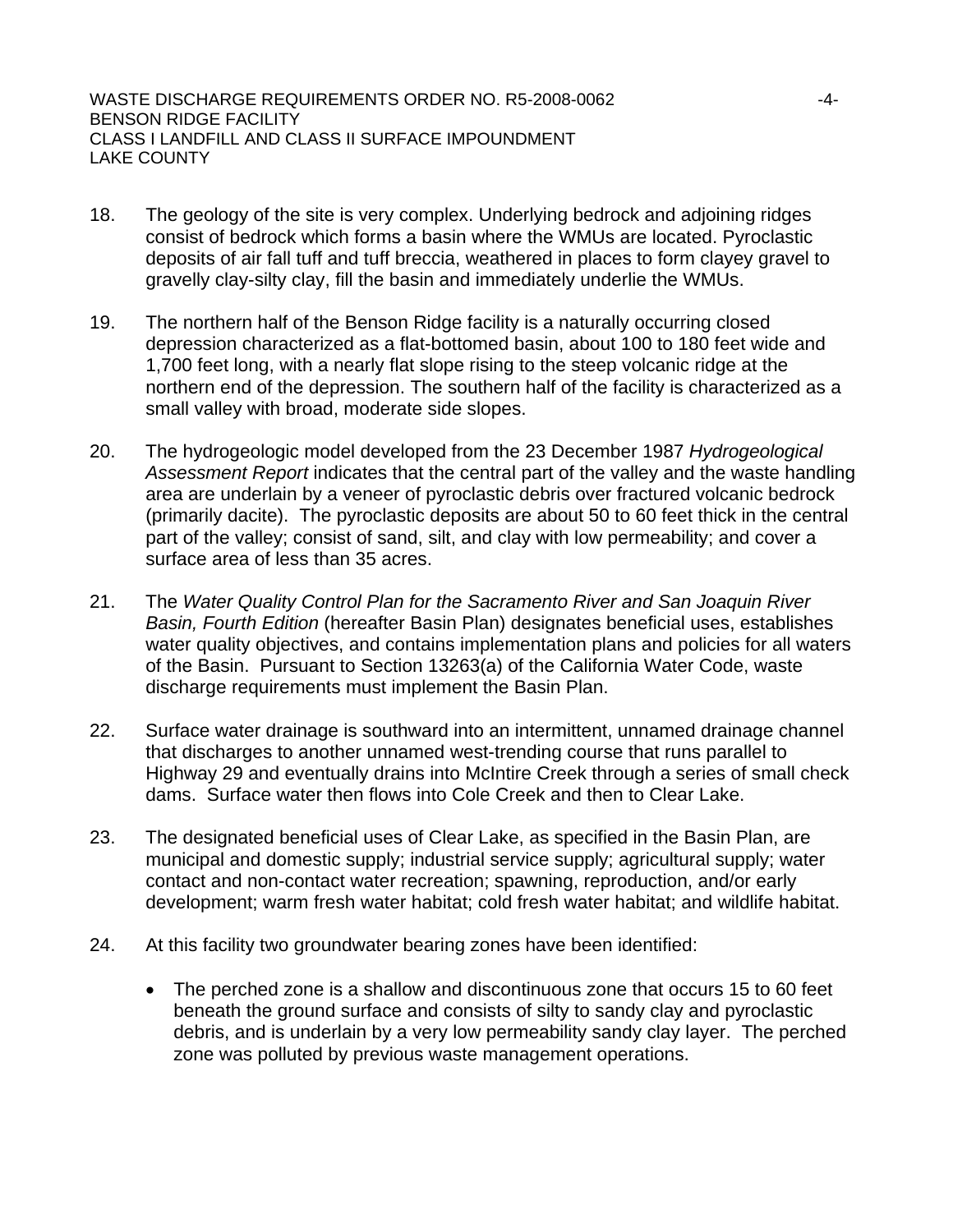- The deep zone is a site-wide and regional zone that lies 200 to 350 feet beneath the ground surface at the site and consists of hard, fractured volcanic bedrock. Groundwater monitoring indicates that water quality in the deep zone has not been affected by previous or current waste management operations.
- 25. The designated beneficial uses of the underlying groundwater, as specified in the Basin Plan, are municipal and domestic water supply, agricultural supply, industrial service supply, and industrial process supply.
- 26. The closest fault, the Big Valley Fault, trends north-northwest and is approximately 1,500 feet west of the facility entrance. The Big Valley Fault is reported to have displayed no Holocene movement. The Mayacamas Mountains are 1.5 miles southwest of the facility. The majority of the northwest-trending faults of the Mayacamas Mountains are classified as late Quaternary. The Konocti Bay-Childer's Peak Fault, at a distance approximately 3.5 miles from the site, is the closest potentially active fault.
- 27. The Discharger analyzed the stability of the closure configuration for both static and seismic conditions. The analyses indicate that the proposed closure configuration will perform well under both static and seismic conditions. The factors of safety were 2.3 under static conditions and 1.2 under seismic conditions using the pseudo-static approach. The estimated permanent deformation/displacement of the designed fill during a maximum credible earthquake (MCE) event was approximately 2 inches. The MCE for the analysis was a Richter magnitude 6.25 event on the Konocti Bay-Childer's Peak fault, at a distance approximately 3.5 miles from the site.

# **GROUNDWATER IMPACTS AND CORRECTIVE ACTION**

- 28. Leakage from the three former Class II-1 surface impoundments polluted the perched groundwater body directly beneath the three former surface impoundments with inorganic constituents including total dissolved solids, sulfate, chloride, sodium, and boron. The cleanup of groundwater was addressed in Cleanup and Abatement Order No. 91-107 adopted by the Regional Water Board on 26 April 1991.
- 29. Groundwater has been extracted from the perched zone from five recovery wells (RW-1 through RW-5) since 1992. To date, approximately 8 million gallons of groundwater has been extracted. Monitoring data indicate that groundwater extraction has resulted in significant reductions in the concentrations of the constituents of concern. Extraction has resulted in concentrations either below or near the concentration limits in recovery wells RW-3 through RW-5. Concentrations in RW-2, and particularly in RW-1 are generally still well above the concentration limits, but have seen substantial reductions with concentrations ranging from about 10 percent to 40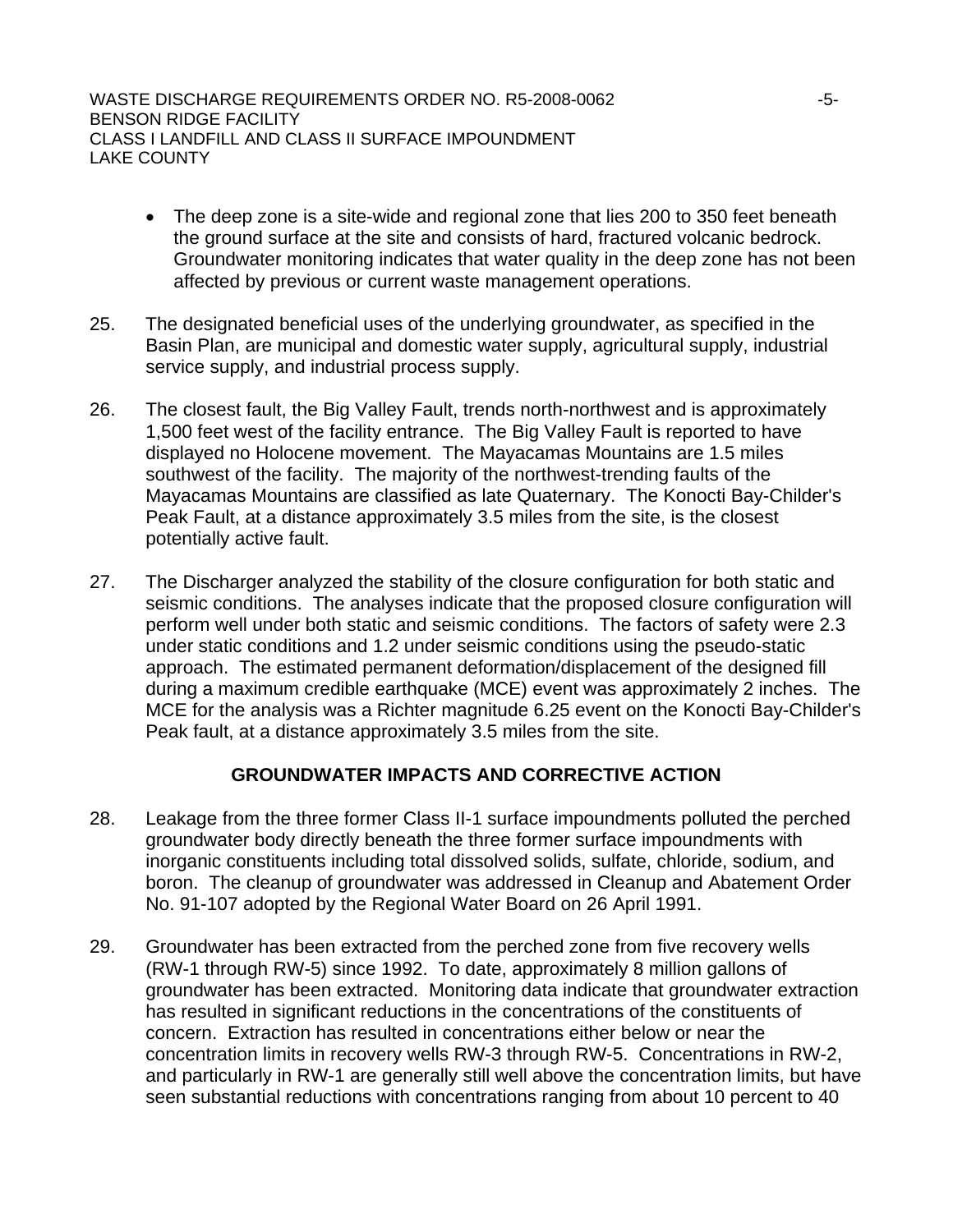percent of what they were when extraction began. Concentrations are continuing to decline, although the rate of the decreases has slowed with time. As of March 2007, concentrations of constituents of concern in the recovery wells were as shown in the table in Finding No. [32,](#page-6-0) below.

30. Groundwater extraction should continue until concentration limits for all constituents of concern are below respective concentration limits throughout the zone affected by the release, or until the Discharger demonstrates to the Regional Water Board, pursuant to Title 27 Section 20400, that concentration limits greater than background should be approved in revised WDRs. In either case, Title 27 Section 20430(g) requires that concentrations remain below the concentration limits for a period of one year and eight sampling events. Concentration limits greater than background can only be approved if the Regional Water Board finds that it is technologically or economically infeasible to achieve the background value for that constituent and that the constituent will not pose a substantial present or potential hazard to human health or the environment as long as the concentration limit is not exceeded. In no case can a concentration limit greater than background exceed the maximum concentration that would be allowed under other applicable statutes or regulations (e.g., MCLs).

### **GROUNDWATER, SURFACE WATER, AND UNSATURATED ZONE MONITORING**

- 31. Groundwater monitoring locations for the perched zone consist of the five groundwater recovery wells, RW-1 through RW-5. Several other monitoring wells are installed in the perched zone, but are consistently dry due to ongoing groundwater extraction. These wells are: MW-33 located at the southern end of the site; MW-15 and MW-20 located between the landfills and the surface impoundments; MW-9, MW-24, and MW-24A located just north of the landfills. Water levels are checked quarterly, even in these dry wells.
- 32. Concentration limits for the perched zone are based on background monitoring data from former monitoring well MW-7. This data was collected from 1983 to 1992 prior to extraction of groundwater from the perched zone. Due to ongoing groundwater extraction, no groundwater exists at background locations in the perched zone. Therefore, the Discharger uses the historical data set from former MW-7 to calculate concentration limits for the perched zone. The concentration limit for boron in the perched zone was formerly 0.2 mg/L based on the data set from MW-7. In the June 2007 Post-closure Permit Application, the Discharger proposed a higher limit for boron of 0.49 mg/L based an extrapolation of other inorganic constituents in groundwater. This was done due to the uncertainty of statistically derived concentration limits calculated from the small historical data set, and the feasibility of achieving a boron concentration of 0.2 mg/L in the perched zone by continued groundwater extraction. Calculations for this higher limit for boron are given in Table 9 of that report. The new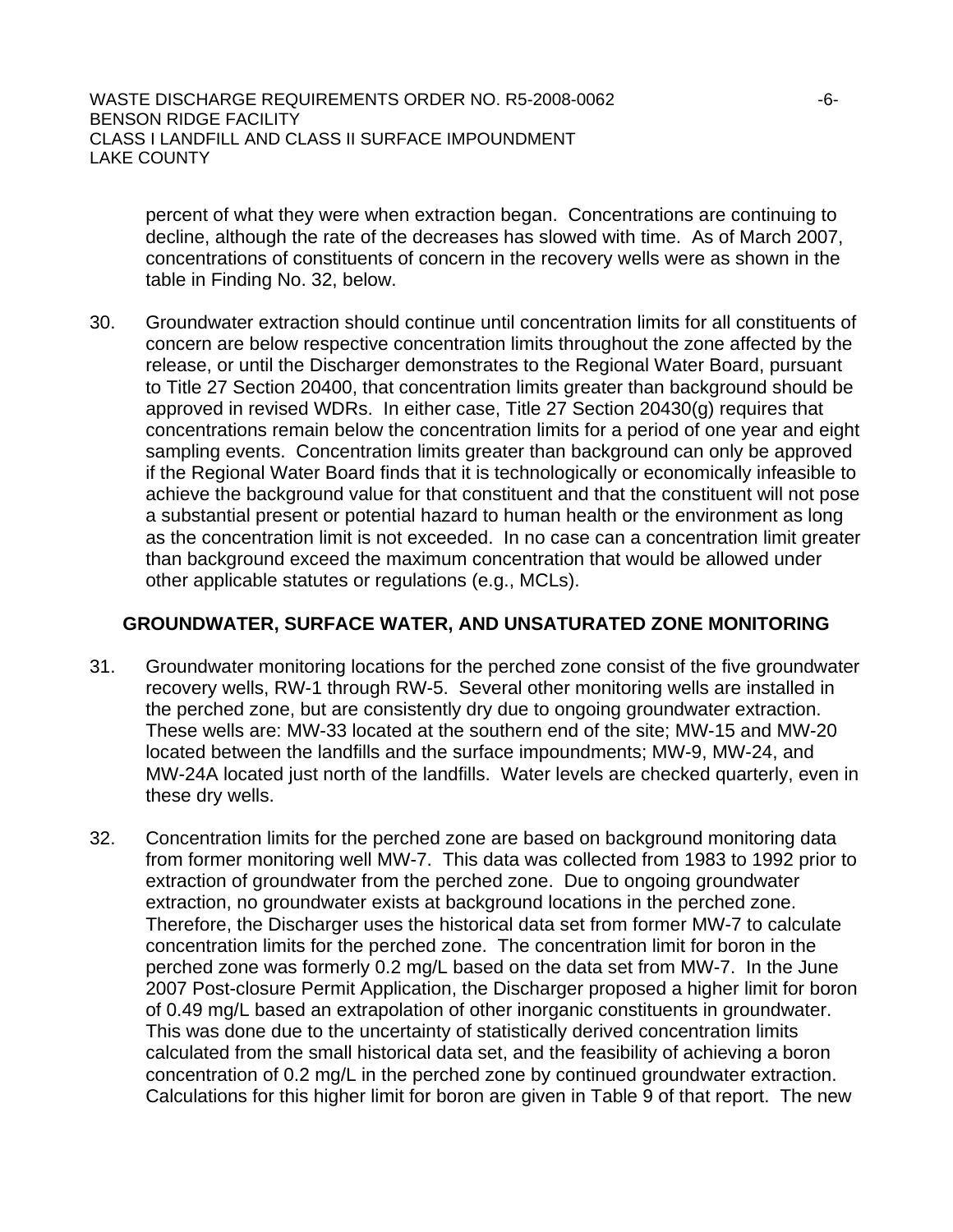#### WASTE DISCHARGE REQUIREMENTS ORDER NO. R5-2008-0062 BENSON RIDGE FACILITY CLASS I LANDFILL AND CLASS II SURFACE IMPOUNDMENT LAKE COUNTY

limit would not exceed the lowest water quality objective for boron, which is the agricultural limit of 0.7 mg/L. This Order establishes the concentration limits for the perched zone shown in the table below, and also includes the most recent monitoring data from the perched zone as of March 2007. Since the concentration limits (in mg/l) are calculated from an historical data set, they do not need to be regularly updated.

| Constituent  | <b>RW-1</b> | $RW-2$ | $RW-3$ | $RW-4$ | <b>RW-5</b> | Conc. Limit <sup>1</sup> |
|--------------|-------------|--------|--------|--------|-------------|--------------------------|
| <b>TDS</b>   | 1,390       | 827    | 338    | 357    | 211         | 340                      |
| Sulfate      | ,230        | 446    | 74     | 198    | 26          | 27                       |
| Chloride     | 16.3        |        | 4.2    | 7.4    | 3.7         | 12                       |
| <b>Boron</b> | 8.63        | 6.41   | 0.0982 | 1.23   | 0.701       | 0.49                     |
| Sodium       | 188         | 124    | 20.3   | 36.4   | 19.5        | 16                       |

 $\overline{\phantom{a}}$ Concentration limit in perched zone based on background concentrations at former well MW-7.

33. Groundwater monitoring locations for the deep zone consist of MW-13 (formerly the background well) located south of the facility, and MW-31 and MW-32 located adjacent to the landfills, and MW-27 located on top of a ridge to the east of the site which is usually dry. Historical groundwater monitoring indicates that the deep zone has not been affected by the former disposal activities. The Discharger established intrawell concentration limits for the deep zone in 1999 due to spatial variability between the former background well, and the well located beneath the WMUs. As of March 2007, concentrations of constituents of concern in the deep zone monitoring wells, and their intrawell concentration limits (in mg/l), were as follows:

| Constituent    | $MW-13$ | <b>MW-13 CL</b> | <b>MW-31</b> | <b>MW-31 CL</b> | MW-32 | <b>MW-32 CL</b> |
|----------------|---------|-----------------|--------------|-----------------|-------|-----------------|
| <b>TDS</b>     | 502     | 922             | 416          | 540             | 285   | 410             |
| <b>Sulfate</b> | د>      | 20              | 51           | 87              | <2    |                 |
| Chloride       | 33      | 75              | 5.9          | 10              |       | 6.9             |
| <b>Boron</b>   | 4.08    | 5.5             | <0.2         | 0.72            | < 0.2 | 0.65            |
| Sodium         | 57.6    | 150             |              | 25              | 15.5  | $2^{\cdot}$     |

Concentration limits for deep zone as of 2007, to be regularly updated in accordance with the Monitoring and Report Program.

- <span id="page-6-0"></span>34. Unsaturated zone monitoring for the Class I landfills consists of suction lysimeters LS-1 and LS-2 located beneath the LCRS sumps. Unsaturated zone monitoring for the Class II surface impoundments consists of suction lysimeters LS-3 and LS-4 located beneath the LCRS sumps. The suction lysimeters are intended to monitor for the presence of liquids beneath each surface impoundment or landfill unit.
- 35. Surface water monitoring for the site is conducted under the General Storm Water Permit for Industrial Activities. All storm water runoff from the site is channeled to a series of sedimentation basins prior to leaving the site.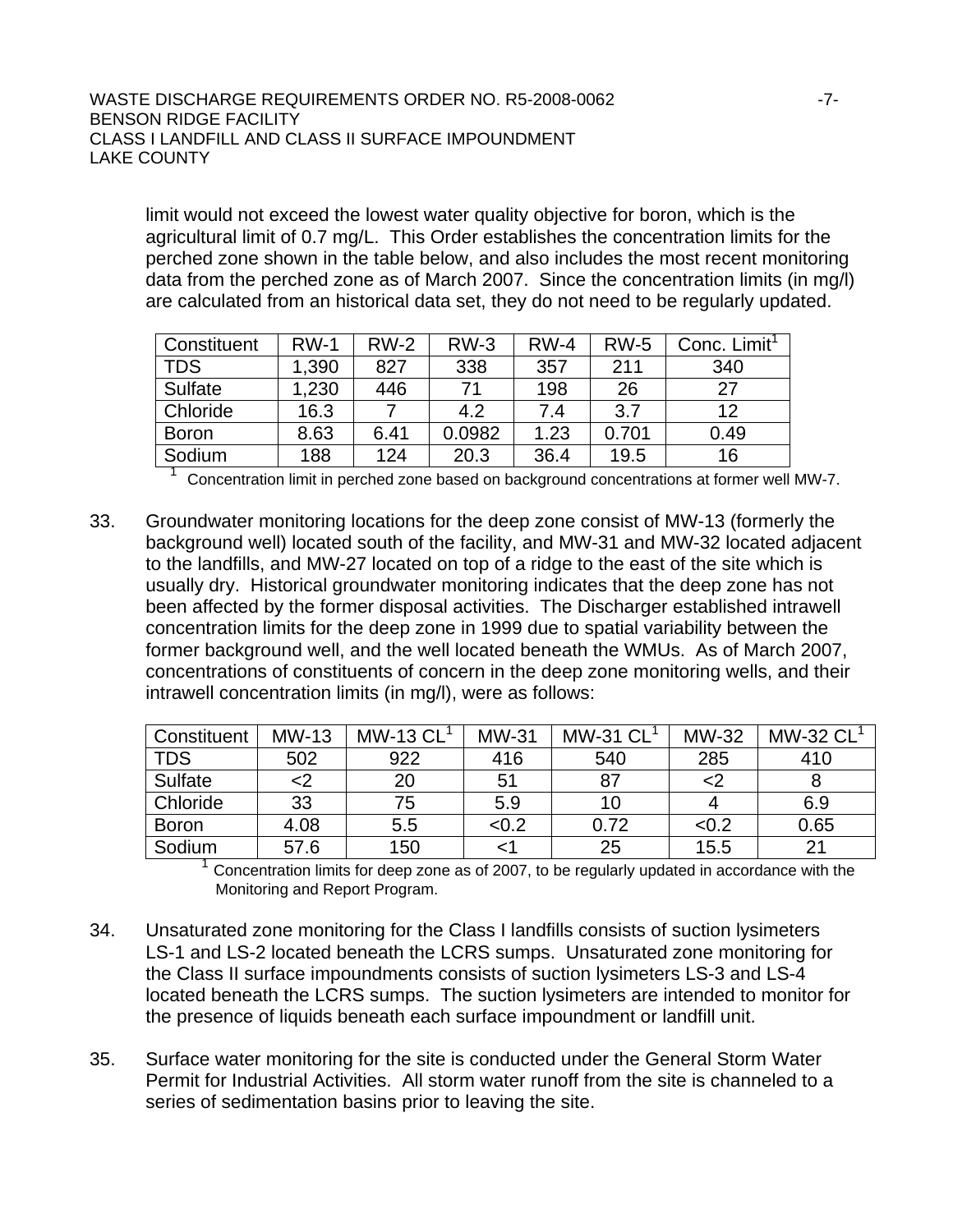# **DESIGN AND OPERATION OF CLASS II SURFACE IMPOUNDMENT**

- 36. The Class II surface impoundment includes a north cell and a south cell, which are about 1.6 acres each. Each cell has a double composite liner with an intervening LCRS. The outer liner has composite liner consisting of two feet of compacted clay with a maximum hydraulic conductivity of  $1x10^{-6}$  cm/s and a minimum relative compaction of 90 percent immediately overlain by a 40-mil High Density Polyethylene (HDPE) liner. The LCRS permeable layer has a synthetic geocomposite and slopes to a collection sump which contains a slotted pipe surrounded by drainage rock. The sumps are designated LCRS-3 and LCRS-4. The inner liner has two components, a protective soil liner and a primary synthetic liner. The soil liner has a minimum thickness of one foot and the inner synthetic liner is 40-mil HDPE. Suction lysimeters were installed beneath each cell of the surface impoundment. The following is a list of these liner components, from top to bottom:
	- 40-mil HDPE geomembrane layer.
	- One-foot protective soil layer.
	- Geocomposite drainage layer (LCRS).
	- 40-mil HDPE geomembrane layer.
	- Two-foot compacted clay layer.

The southern cell of the Class II surface impoundment also includes an additional 80-mil HDPE geomembrane, an additional geocomposite drainage layer LCRS, and additional sump that were installed over the primary inner 40-mil geomembrane during 1999 in response to exceedances of the Action Leakage Rate (ALR) and Repair Leakage Rate (RLR) that were required under Order No. 98-047.

- 37. Currently, the south cell is used to store groundwater in the wintertime, and the north cell is only used in the summer for enhanced evaporation. During wet years, both cells are used to store groundwater in the wintertime if the south cell does not have enough capacity. After being used for enhanced evaporation during the dry season, the north cell is cleaned out by pressure washing the liner system. At the end of the wet season, the rainwater in the north cell is sampled prior to discharge under the General Storm Water Permit for Industrial Activities.
- 38. Title 27 requires that Class II surface impoundments have capacity to accommodate the discharge, plus the 1,000-year, 24-hour storm event, and seasonal precipitation, while maintaining two feet of freeboard. The capacity for the maximum seasonal precipitation required by this Order is for the 100-year wet season.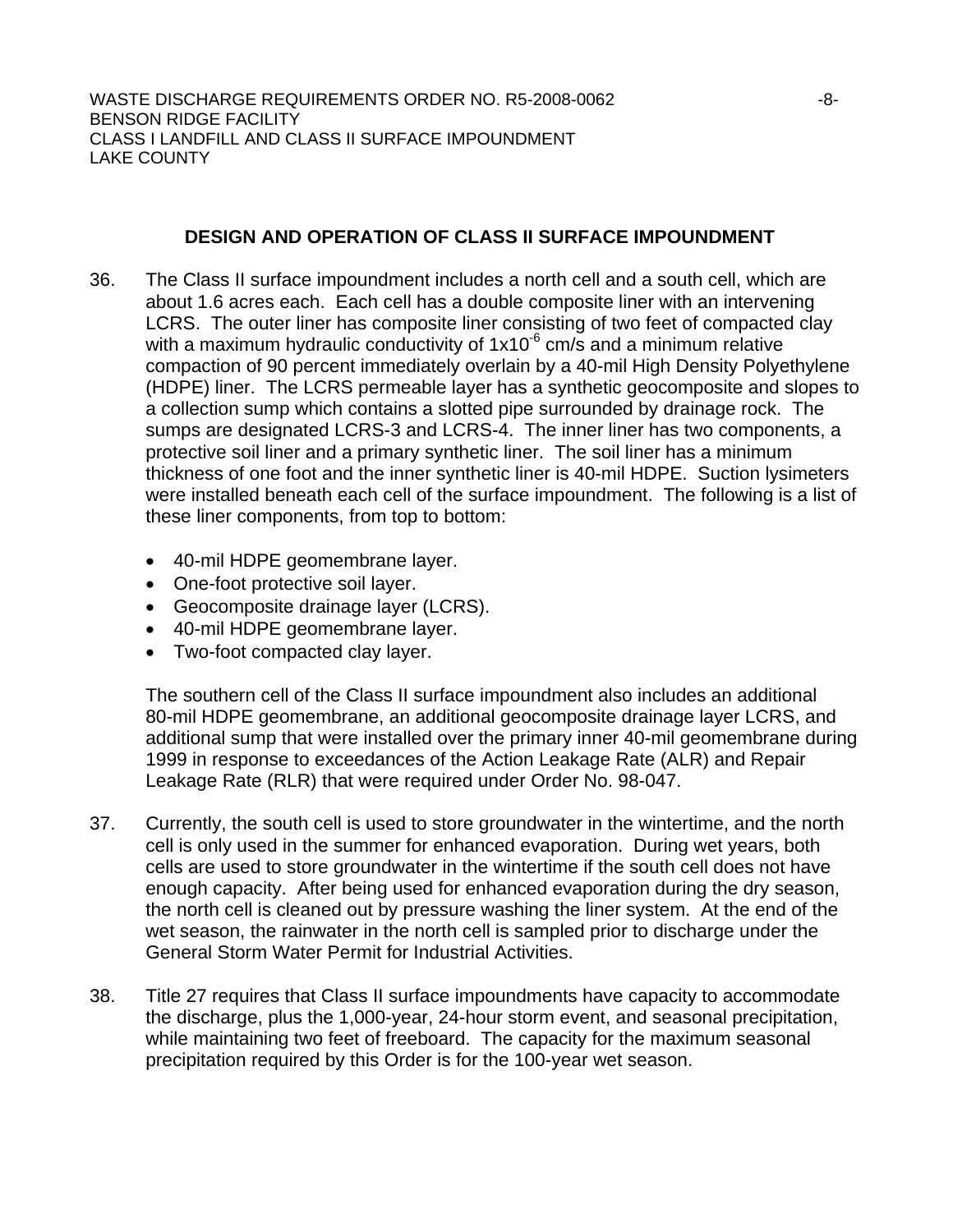WASTE DISCHARGE REQUIREMENTS ORDER NO. R5-2008-0062  $-9$ -9-BENSON RIDGE FACILITY CLASS I LANDFILL AND CLASS II SURFACE IMPOUNDMENT LAKE COUNTY

- <span id="page-8-0"></span>39. As proposed by the Discharger in the June 2007 Post-Closure Permit Application, this Order requires minimum freeboard of 2.8 feet for the north cell and 2.6 feet for the south cell. These freeboard requirements are based on 2 feet of freeboard plus the additional volume needed to accommodate the 1,000-year, 24-hour storm event. The total capacity of the Class II surface impoundment (north and south cells combined) is 30.43 acre-feet (AF) with 2 feet of freeboard.
- 40. The Discharger submitted water balance calculations as part of the Post-Closure Permit Application. The amount of capacity needed to accommodate the 100-year wet season and the 1,000-year, 24-hour storm event with 2 feet of freeboard is calculated to be 16.87 AF. Therefore, the most water that can be present in the surface impoundment prior to the wet season is approximately 13.5 AF (30.43 AF minus 16.87 AF) to accommodate precipitation. During the period since the surface impoundment began operating in 1993, the most groundwater that has been pumped to it during the wet season (November through April) was about 3.7 AF during 2005-06, and the average has been about 1.7 AF per year. Therefore, to accommodate the required capacity for rainfall, plus the amount of groundwater pumped during the wettest year on record, the impoundment would need to have no more than 9.86 AF (~10 AF) of water in it at the beginning of the wet season. It should be recognized that groundwater pumping can be reduced or stopped if surface impoundment capacity conditions warrant. Therefore, this Order requires that the Discharger reduce the rate of groundwater pumping if the Class II surface impoundment has more than 10 AF of water in it as of 1 November of each year. This Order also requires that the Discharger cease groundwater pumping for at least two months if the Class II surface impoundment has more than 13.5 AF of water in it as of 1 November of each year. After two months (1 January), the Discharger may request groundwater pumping to be continued at a reduced flow rate.

# **ACTION LEAKAGE RATES FOR CLASS II SURFACE IMPOUNDMENT CELLS**

41. Order No. 98-047 had the following requirements:

"Action Leakage Rate (ALR) - If leachate generation in the LCRS exceeds 150 gpd for 30 consecutive days or 4500 gallons over a 30 day period, the Discharger shall immediately take steps to locate leak(s) in the liner system and notify the Board. Leak detection work may be done without ceasing discharge or draining the pond, if possible."

"Repair Leakage Rate (RLR) - if leachate generation in the LCRS exceeds 400 gpd the Discharger shall immediately cease the discharge of waste, including leachate, to the surface impoundment and notify the Board. The notification shall include a time table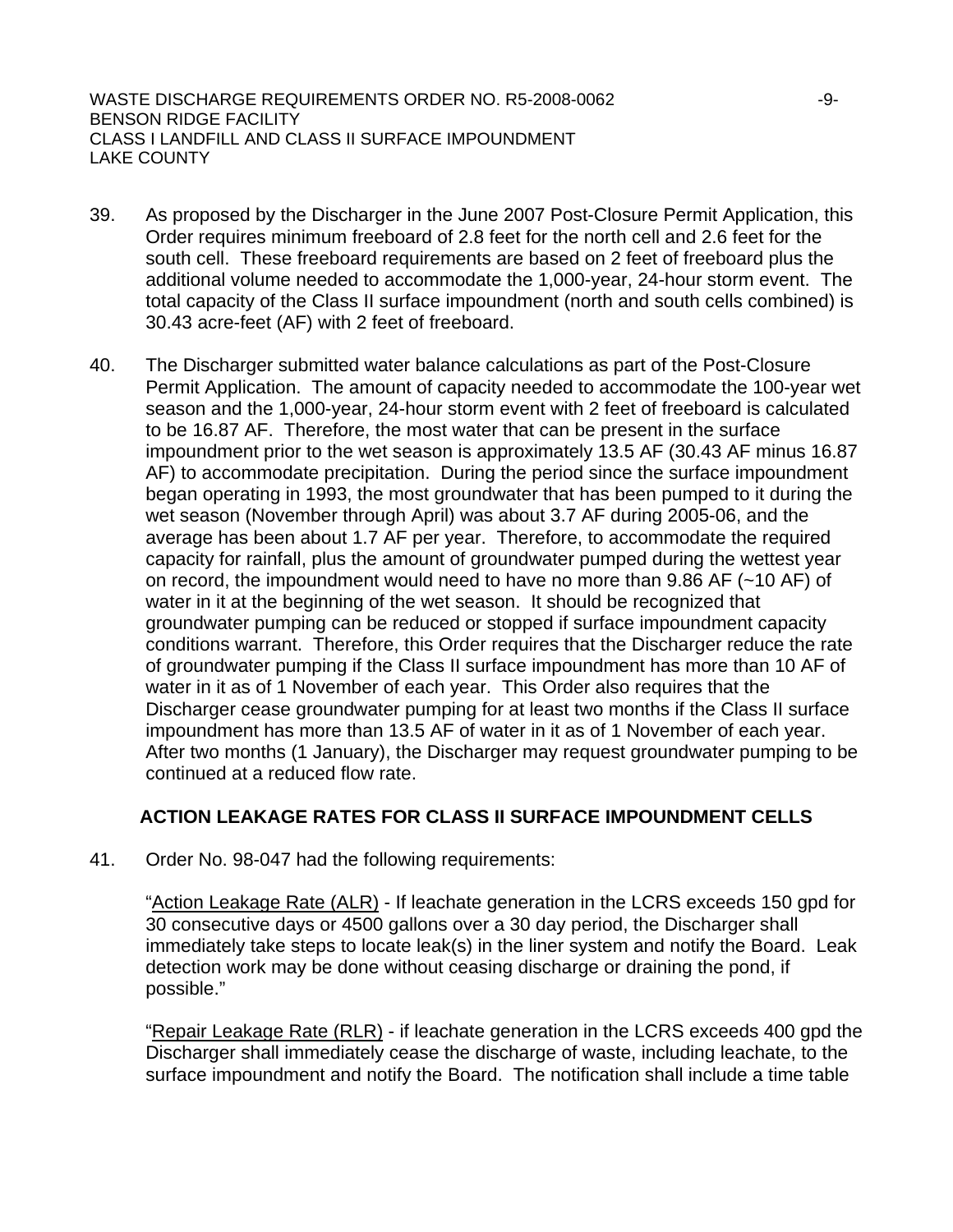#### WASTE DISCHARGE REQUIREMENTS ORDER NO. R5-2008-0062  $-10$ -10-BENSON RIDGE FACILITY CLASS I LANDFILL AND CLASS II SURFACE IMPOUNDMENT LAKE COUNTY

for remedial action to repair the upper liner of the surface impoundment or action necessary to reduce leachate production."

Order No. 98-047 did not contain information regarding the rationale for the required rates of leakage for the ALR or RLR.

42. The Discharger proposed a new ALR in their June 2007 *Post-Closure Permit Application* report. The new ALR is based on site-specific data from construction asbuilts and the 1992 United States Environmental Protection Agency guidance document *Action Leakage Rates for Leak Detection Systems, Supplemental Background Document for the Final Double Liners and Leak Detection Systems Rule for Hazardous Waste Landfills, Waste Piles, and Surface Impoundments*. Using equations in the guidance document and the recommended assumption of one hole per acre of liner<sup>[1](#page-9-0)</sup>, the Discharger performed calculations for a new ALR for each of the two cells of the Class II surface impoundment. The new ALR for the North Cell is 1,748 gallons per day (gpd), and the new ALR for the South Cell is 1,931 gpd. Given that the cells are double lined, and that the North Cell where groundwater is stored during the majority of the year is effectively triple-lined, the increased ALR should not cause an undo threat to groundwater quality. This Order requires the Discharger to immediately take steps to locate and repair leak(s) in the liner system and notify the Board if an ALR is exceeded, and to cease discharge and submit a time schedule for installation of a new liner if repairs do not result in a leakage rate less than the ALR. A requirement for an RLR is not continued since there is no guidance for one, and both action and repair requirements can be given based on an ALR.

# **DESIGN OF CLASS I LANDFILL**

43. The Discharger's 8 October 1990 *Closure and Post-Closure Plans Revision 2.0*  proposed consolidation of the wastes into onsite landfills. Wastes were excavated from each of the three former surface impoundments, treated to below hazardous levels by mixing the waste with cement and fly ash, and consolidated into the two northern surface impoundments as a landfill with a composite liner system and a composite cover. The landfill cover contains a drainage system, and the composite liner system is equipped with an LCRS. The closure "package" meets the requirements of an engineered alternative (under Section 20080 of Title 27) to the required siting criteria. The landfill construction and the treatment of wastes to concentrations below hazardous levels prior to placement assures protection equivalent to the siting criteria of a Class I landfill. The engineered alternative was adopted by the Regional Water Board in WDRs Order No. 91-136.

l

<span id="page-9-0"></span><sup>1</sup> Equations provided in USEPA guidance assume one hole per acre of liner with a hole size of 0.005 square inches, or 3.2 square millimeters.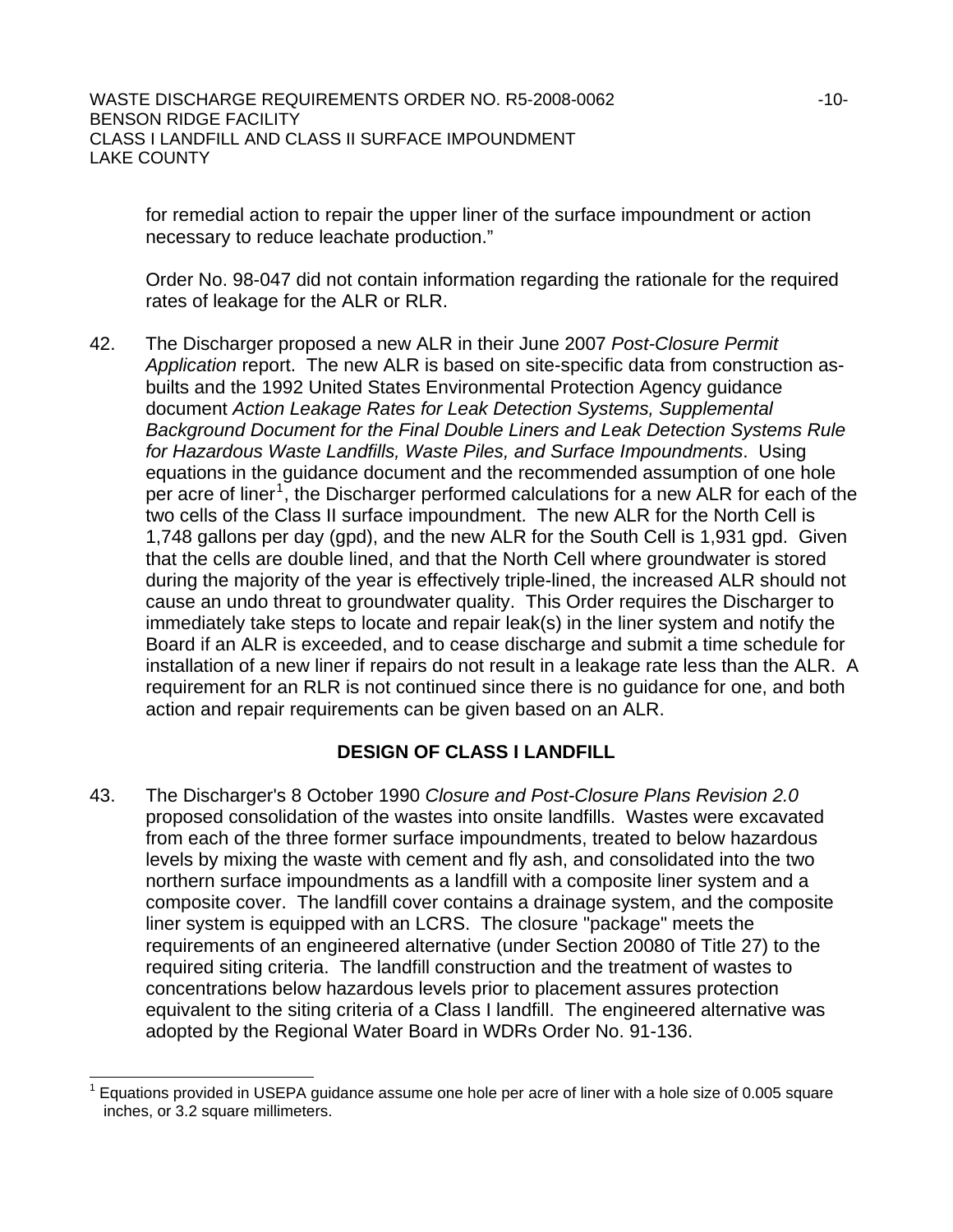- 44. The components of the final cover for the Class I landfill include, from top to bottom:
	- A one-foot vegetative soil layer.
	- A geotextile layer.
	- A geonet drainage layer.
	- A 40-mil HDPE geomembrane layer.
	- A one-foot compacted clay layer.
	- A two-foot foundation layer containing select treated waste.
- 45. The components of the liner system for the Class I landfill include, from top to bottom:
	- A geocomposite drainage layer (LCRS).
	- A 40-mil HDPE geomembrane layer.
	- An existing two-foot compacted clay layer.

There is also an additional 40-mil HDPE geomembrane "protective apron" layer over the liner system that extends from the anchor trench to eight feet down the interior slope.

46. The LCRS of each Class I landfill unit drains to a sump (LCRS-1 and LCRS-2). Other than minor amounts of condensate, no liquids or leachate have been found in the sumps to date.

# **WASTE EXCAVATION AREA**

- 47. The Waste Excavation Area is located to the south of the Class II surface impoundments where wastes, clay liner material, and some impacted native soils were excavated from the largest of the former surface impoundments for consolidation in the Class I landfill units. Following excavation, a final cover was placed over this area consisting of the following, from top to bottom:
	- A one-foot vegetative soil layer.
	- A one-foot compacted clay layer.
	- A foundation layer.

# **FINANCIAL ASSURANCES**

48. Following the bankruptcy of the former IT Corporation, DTSC and IT Environmental Liquidating Trust entered into a Consent Order on 1 June 2004 (Docket No. HWCA P1-03/04-001). The primary purpose of the Consent Order was to require financial assurance for post-closure maintenance and corrective action at the Benson Ridge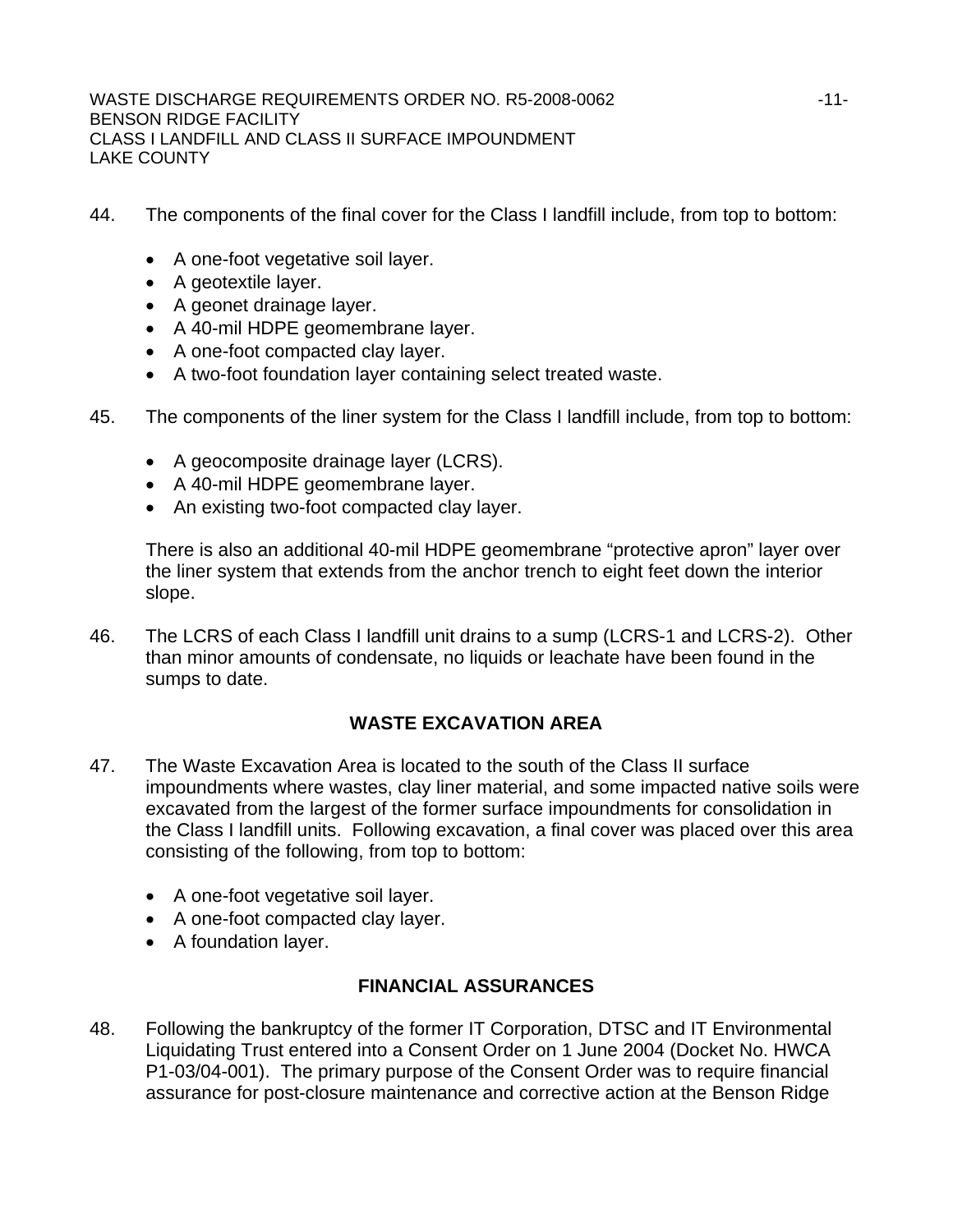Facility, and three other similar facilities owned by the former IT Corporation. The Consent Order provides a five-year schedule for IT Environmental Liquidating Trust to come into full compliance with financial assurance obligations.

49. The Discharger submitted a June 2007 cost estimate for post-closure maintenance of the facility. The cost estimate included costs for corrective action of the existing release to groundwater from the former Class II-1 surface impoundments. The duration of the costs for the 2007 cost estimate (27 years) was based on the time remaining in the 30-year cost estimate that is part of the DTSC Consent Order. The total of the cost estimate for the Benson Ridge Facility is \$4,411,026 that includes \$1,748,526 for operations, \$165,000 for equipment replacement, and \$2,497,500 for continuation of existing liability/corporate insurance. As of 1 May 2007, the total funds available for Benson Ridge were \$1,040,201 indicating a deficit of \$3,370,825. The Discharger has been working with DTSC to resolve this deficit, and discussions have included solutions that are currently confidential. This Order requires the Discharger to maintain financial assurance in accordance with Title 27, but does not contain more specific requirements regarding the deficit since this would represent a duplication of effort and could create conflicts with work already underway at DTSC through their Consent Order.

# **CEQA AND OTHER CONSIDERATIONS**

- 50. This action to update WDRs for this facility is exempt from the provisions of the California Environmental Quality Act (Public Resources Code Section 21000 et seq.), in accordance with Title 14 CCR, Section 15301.
- 51. This Order implements:
	- a. The Basin Plan.
	- b. The prescriptive standards and performance goals of Title 27 of the California Code of Regulations, effective 18 July 1997, and subsequent revisions.
- 52. Section 13267 of the California Water Code states, in part, "(a) *A regional board, in establishing…waste discharge requirements… may investigate the quality of any waters of the state within its region*" and "(*b) (1) In conducting an investigation…, the regional board may require that any person who has discharged, discharges, or is suspected of discharging, or who proposes to discharge within its region, or any citizen or domiciliary, or political agency or entity of this state who has discharged, discharges, or is suspected of discharging, or who proposes to discharge waste outside of its region that could affect the quality of waters of the state within its region shall furnish, under penalty of perjury, technical or monitoring program reports which*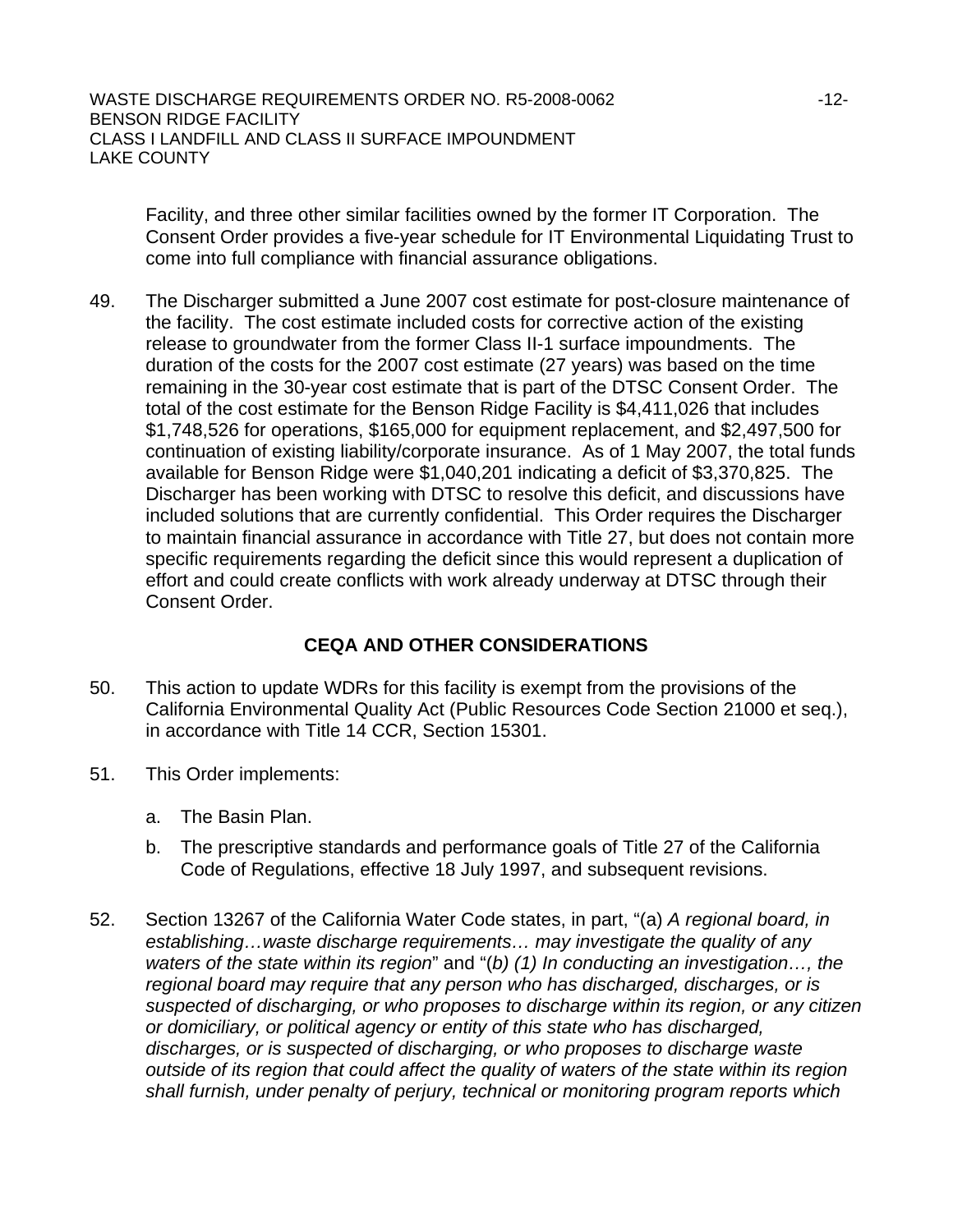*the regional board requires. The burden, including costs, of these reports shall bear a reasonable relationship to the need for the reports and the benefits to be obtained from the reports. In requiring these reports, the regional board shall provide the person with a written explanation with regard to the need for the reports, and shall identify evidence that supports requiring the person to provide the reports*."

53. The technical reports required by this Order and the attached Monitoring and Reporting Program are necessary to assure compliance with these waste discharge requirements. IT Environmental Liquidating Trust is responsible for the discharges of waste at the facility subject to this Order and is, therefore, subject to CWC Section 13267(b).

# **PROCEDURAL REQUIREMENTS**

- 54. All local agencies with jurisdiction to regulate land use, solid waste disposal, and to protect public health have approved the use of this site for the discharges of waste to land stated herein.
- 55. The Regional Water Board notified the Discharger and interested agencies and persons of its intent to prescribe waste discharge requirements for this discharge, and has provided them with an opportunity for a public hearing and an opportunity to submit their written views and recommendations.
- 56. The Regional Water Board, in a public meeting, heard and considered all comments pertaining to the discharge.
- 57. Any person adversely affected by this action of the Regional Water Board may petition the State Water Resources Control Board to review the action. The petition must be received by the State Board within 30 days of the date of issuance of this Order. Copies of the law and regulations applicable to filing the petition will be provided on request.

**IT IS HEREBY ORDERED** pursuant to Sections 13263 and 13267 of the California Water Code, that Order No. 98-047 is rescinded and that IT Environmental Liquidating Trust and its agents, assigns and successors, in order to meet the provisions contained in Division 7 of the California Water Code and regulations adopted thereunder, shall comply with the following:

# **A. PROHIBITIONS:**

1. The acceptance of any off-site waste for discharge at this facility is prohibited. Waste disposed at this facility shall be limited to existing on-site waste, groundwater extracted as part of the cleanup program, waste generated and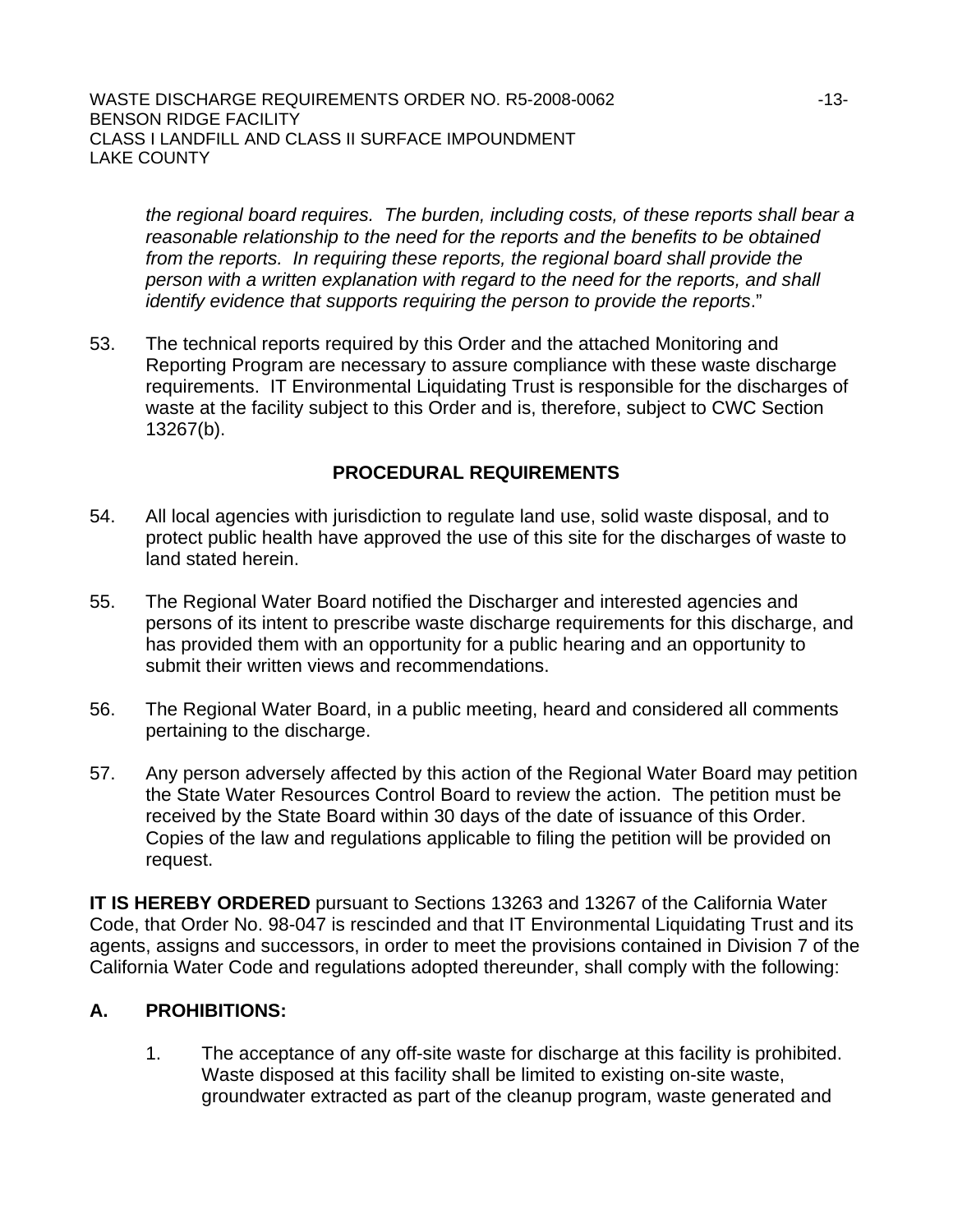collected by on site leachate collection systems, and on-site liquid from monitoring, maintenance and equipment decontamination.

- 2. The discharge of additional waste to the landfill unit is prohibited.
- 3. The discharge of solid or liquid waste or leachate to surface waters, surface water drainage courses, or groundwater is prohibited.
- 4. The discharge of wastes outside of a waste management unit or portions of a waste management unit specifically designed for their containment is prohibited.
- 5. The discharge of wastes into the Class II surface impoundment to a point where evapoconcentration causes wastes to exceed the criteria for hazardous wastes is prohibited.
- 6. The discharge of waste within 100 feet of surface waters, excluding any storm water diversion structures around the waste management units, is prohibited.
- 7. The discharge of wastes which have the potential to reduce or impair the integrity of containment structures or which, if commingled with other wastes in the unit, could produce violent reaction, heat or pressure, fire or explosion, toxic by-products, or reaction products which in turn:
	- a) require a higher level of containment than provided by the unit,
	- b) are 'restricted hazardous wastes', or
	- c) impair the integrity of containment structures

is prohibited.

# **B. DISCHARGE SPECIFICATIONS:**

# **GENERAL SPECIFICATIONS**

- 1. Wastes shall only be discharged into, and shall be confined to, the waste management units specifically designed for their containment as stated in this Order.
- 2. The discharge of liquid waste to the Class II surface impoundment shall be limited to leachate from the LCRSs of the surface impoundment and Class I landfill, polluted ground water extracted from beneath the facility, and site generated liquids from monitoring, maintenance, and equipment decontamination.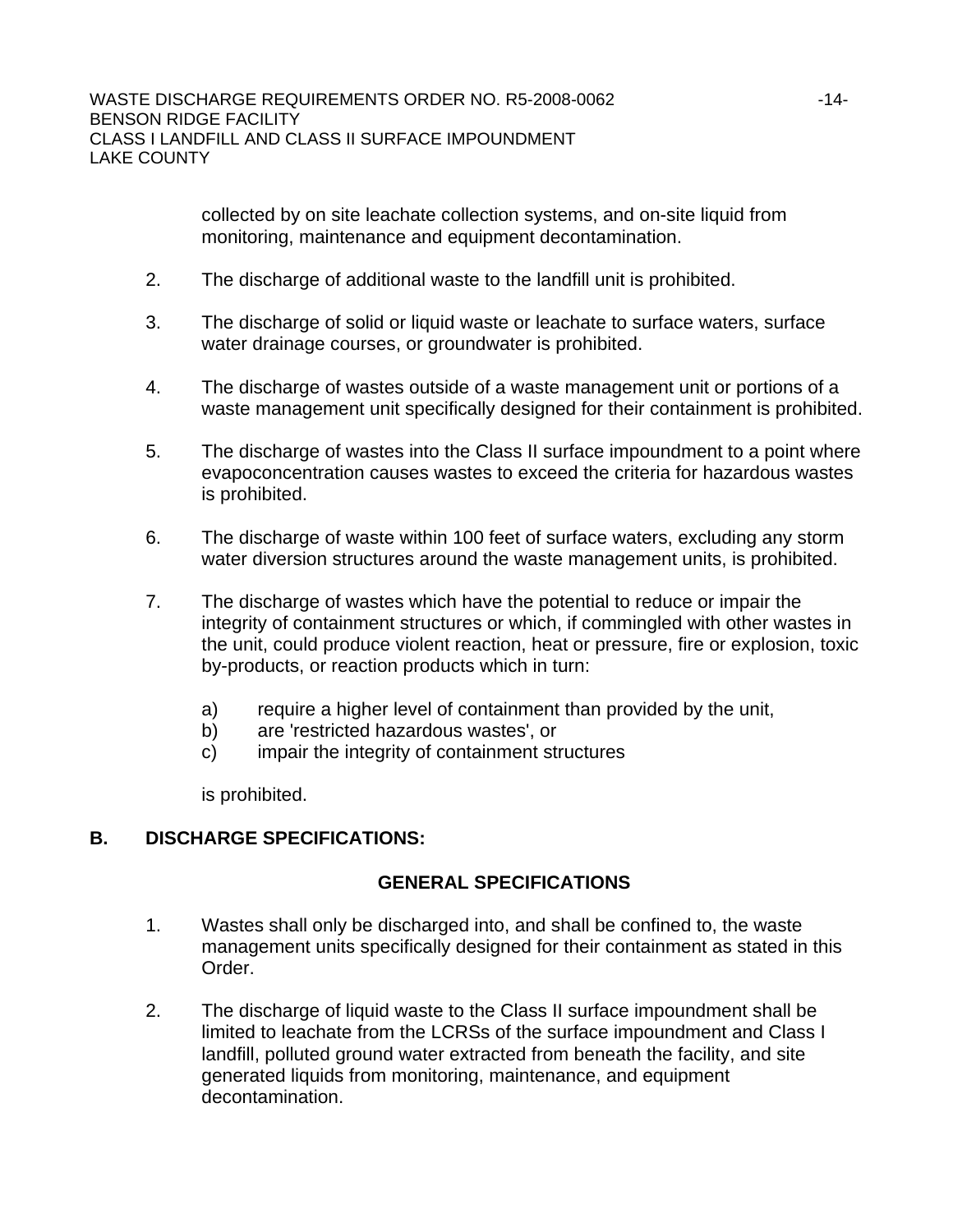- 3. Water used for waste management units closure maintenance shall be limited to the minimum amount necessary for dust control and to establish vegetation on the landfill caps and the vegetative cover atop closed waste management units.
- 4. The treatment or disposal of waste shall not cause pollution, or nuisance as defined in the California Water Code, Section 13050.
- 5. The discharge shall not cause a degradation of any water supply.
- 6. The Discharger shall maintain and monitor the waste management units in accordance with the approved Closure and Post Closure Plan, Revision 2.0, dated October 1990 and the amendments as approved by the Regional Water Board and the California Department of Toxic Substances Control.
- 7. There shall be no seepage or overflow from the landfill and surface impoundment.
- 8. The Discharger shall remove and relocate any wastes which are discharged at this site in violation of these requirements.

# **SUPERVISION AND CERTIFICATION OF CONSTRUCTION**

9. All containment structures shall be designed and constructed under the direct supervision of a California registered civil engineer or a certified engineering geologist and shall be certified by that individual, prior to waste discharge, as meeting applicable prescriptive Title 27 standards and that the landfill and surface impoundment will meet Title 27 performance goals.

# **PROTECTION FROM STORM EVENTS**

- 10. Surface impoundments and related containment structures shall be constructed and maintained to prevent, to the greatest extent possible, inundation, erosion, slope failure, washout, and overtopping under 1,000-year, 24-hour precipitation conditions, and shall be designed to contain the 100-year wet season precipitation without using the required two feet of freeboard.
- 11. Precipitation and drainage control systems shall be designed, constructed, and maintained to accommodate the anticipated volume of precipitation and peak flows from surface runoff under 1,000-year, 24-hour precipitation conditions.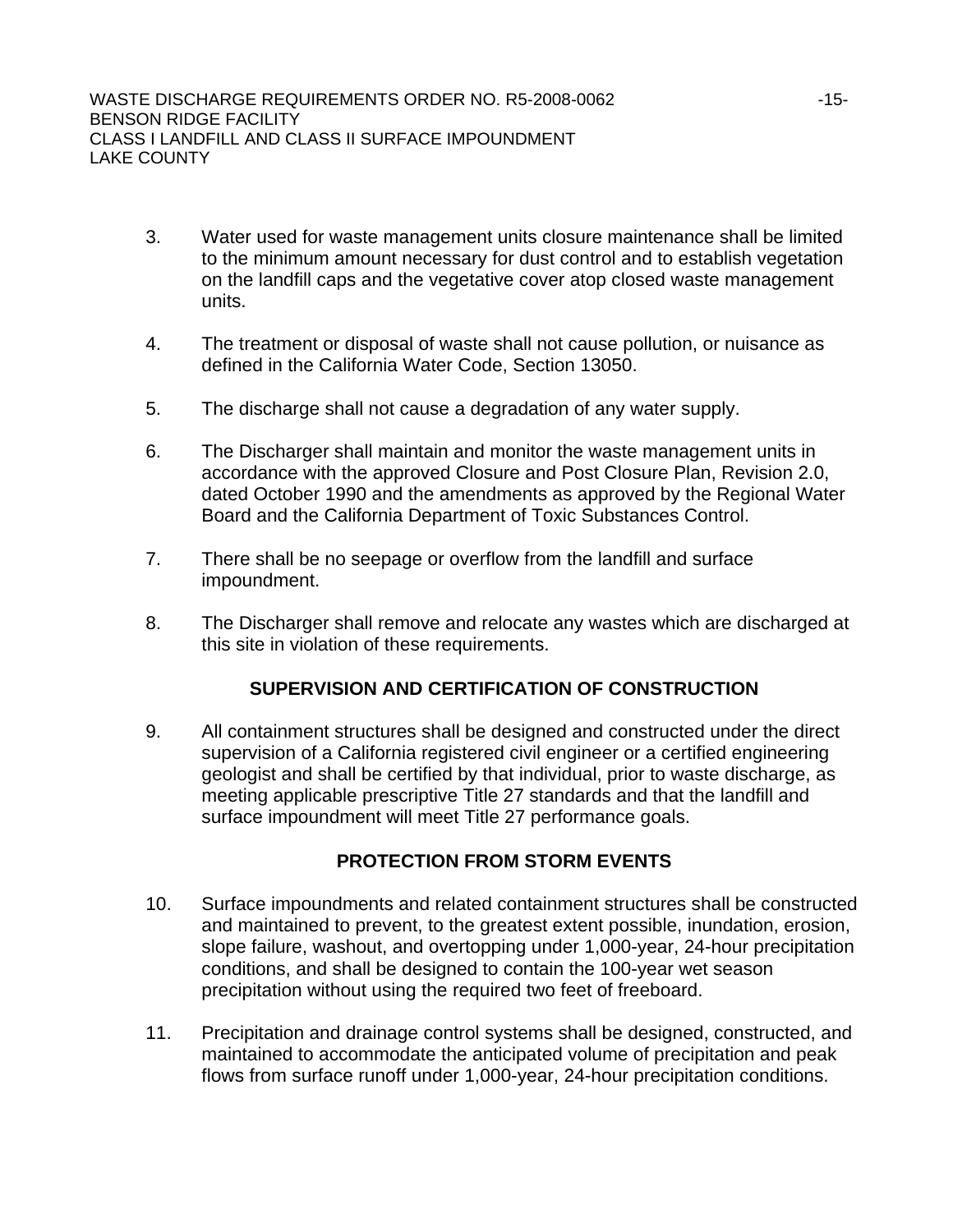- 12. Surface drainage from tributary areas and internal site drainage from surface or subsurface sources shall not contact or percolate through wastes.
- 13. Annually, prior to the anticipated rainy season but no later than **31 October**, any necessary erosion control measures shall be implemented, and any necessary construction, maintenance, or repairs of precipitation and drainage control facilities shall be completed to prevent erosion or flooding of the facility and to prevent surface drainage from contacting or percolating through the wastes.

# **SURFACE IMPOUNDMENT SPECIFICATIONS**

- 14. At no time shall the freeboard of the surface impoundment be less than 2.8 feet for the north cell and 2.6 feet for the south cell, as described in Finding No. [39](#page-8-0) of this Order.
- 15. Any direct-line discharge to a surface impoundment shall have fail-safe equipment or operating procedures to prevent overfilling.
- 16. The surface impoundment shall be designed, constructed and maintained to prevent scouring and/or erosion of the liner and other containment features at points of discharge to the impoundment and by wind-caused wave action at the waterline.
- 17. The Discharger shall reduce the rate of groundwater pumping if the Class II surface impoundment has more than 10 AF of water in it as of **1 November** of each year. The Discharger shall cease groundwater pumping for at least two months if the Class II surface impoundment has more than 13.5 AF of water in it as of **1 November** of each year. After two months (1 January), the Discharger may request groundwater pumping to be continued at a reduced flow rate.
- 18. Leachate removed from a surface impoundment LCRS shall be placed back into the surface impoundment.
- 19. If the depth of fluid in an LCRS sump exceeds the level where leachate would back up into the drainage layer, then the Discharger shall immediately cease the discharge of waste, excluding leachate, to the surface impoundment and shall notify the Regional Water Board in writing within seven days. Notification shall include a timetable for remedial action to repair the upper liner of the impoundment or other action necessary to reduce leachate production.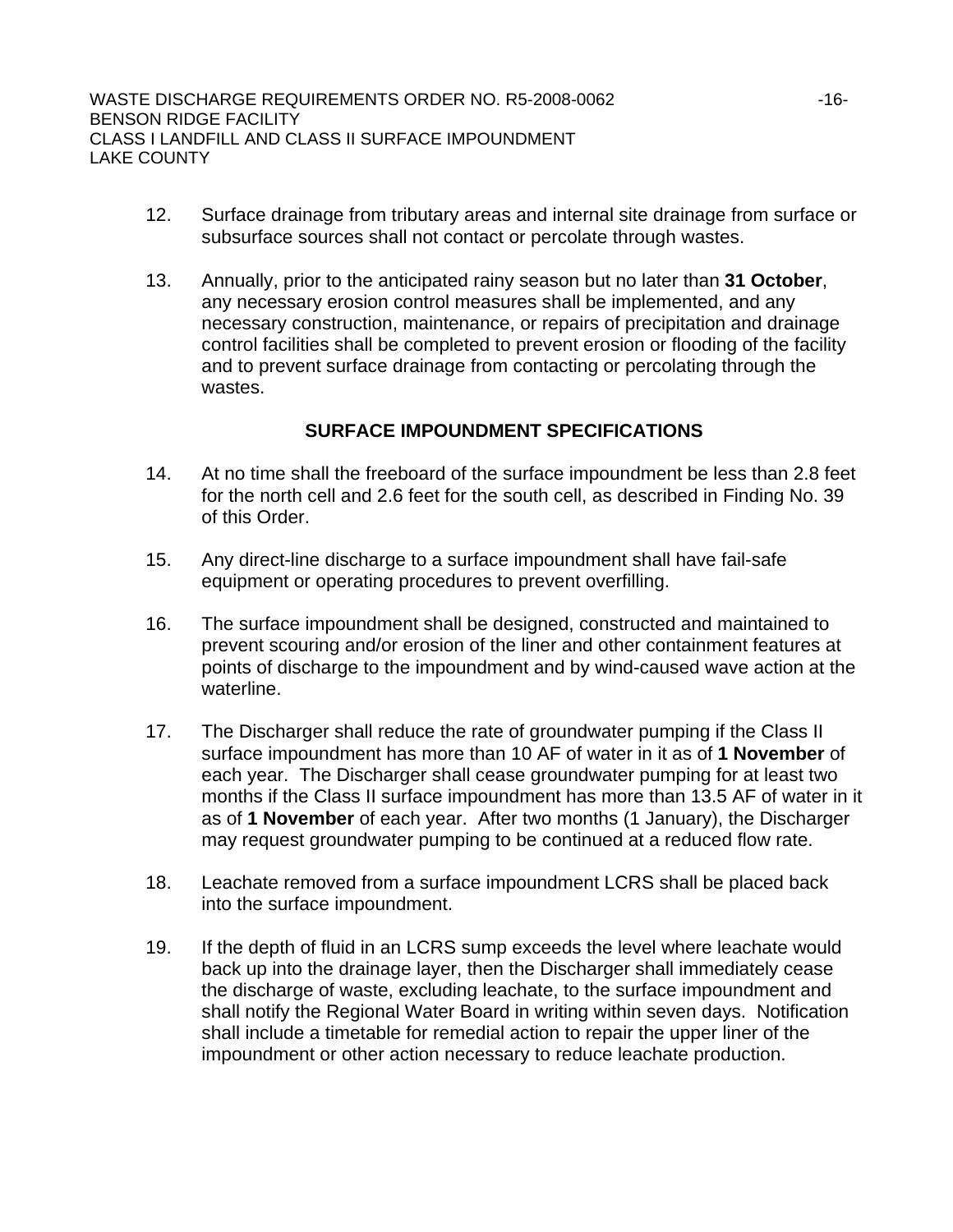- 20. The **Action Leakage Rate** (ALR) for the north cell of the Class II surface impoundment is **1,748 gpd** or 52,440 gallons over a 30-day period. The ALR for the south cell of the Class II surface impoundment is **1,931 gpd** or 57,930 gallons over a 30-day period. If leachate generation in an LCRS of the Class II surface impoundment exceeds the required ALR, the Discharger shall immediately take steps to locate and repair leak(s) in the liner system and notify the Regional Water Board. If repairs do not result in a leakage rate less than the required ALR, the Discharger shall immediately cease the discharge of waste, including leachate, to the surface impoundment and notify the Regional Water Board. The notification shall include a timetable for remedial action to repair the upper liner of the surface impoundment or action necessary to reduce leachate production.
- 21. The LCRS shall be designed constructed, and maintained to collect twice the anticipated daily volume of leachate generated by the WMU and to prevent the buildup of hydraulic head on the underlying liner at any time. The depth of fluid in the LCRS sump shall be kept at six inches, the minimum needed to ensure efficient pump operation.
- 22. The LCRS shall be designed and operated to function without clogging through the scheduled closure of the surface impoundments. The surface impoundments shall be equipped to facilitate annual testing to demonstrate proper operation as required by §20340(d) of Title 27.
- 23. If leakage is detected by the unsaturated zone monitoring system of a surface impoundment, then the Discharger shall immediately notify the Regional Water Board in writing in seven days. Notification shall include a timetable for remedial action to repair the liners of the impoundment.
- 24. The depth of the fluid in the leachate sump of the Class II surface impoundments shall be kept at the minimum needed for efficient pump operation (given the pump intake height and cycle frequency), and shall not allow leachate to back up onto the secondary liner system outside of the sump area.
- 25. Leachate generation by a surface impoundment LCRS shall not exceed 85% of the design capacity of (a) the LCRS, or (b) the sump pump. If leachate generation exceeds this value and/or if the depth of the fluid in an LCRS exceeds the minimum needed for safe pump operation, then the Discharger shall immediately cease the discharge of waste, excluding leachate, to the impoundment and shall notify the Regional Water Board in writing within **seven days**. Notification shall include a timetable for a remedial action to repair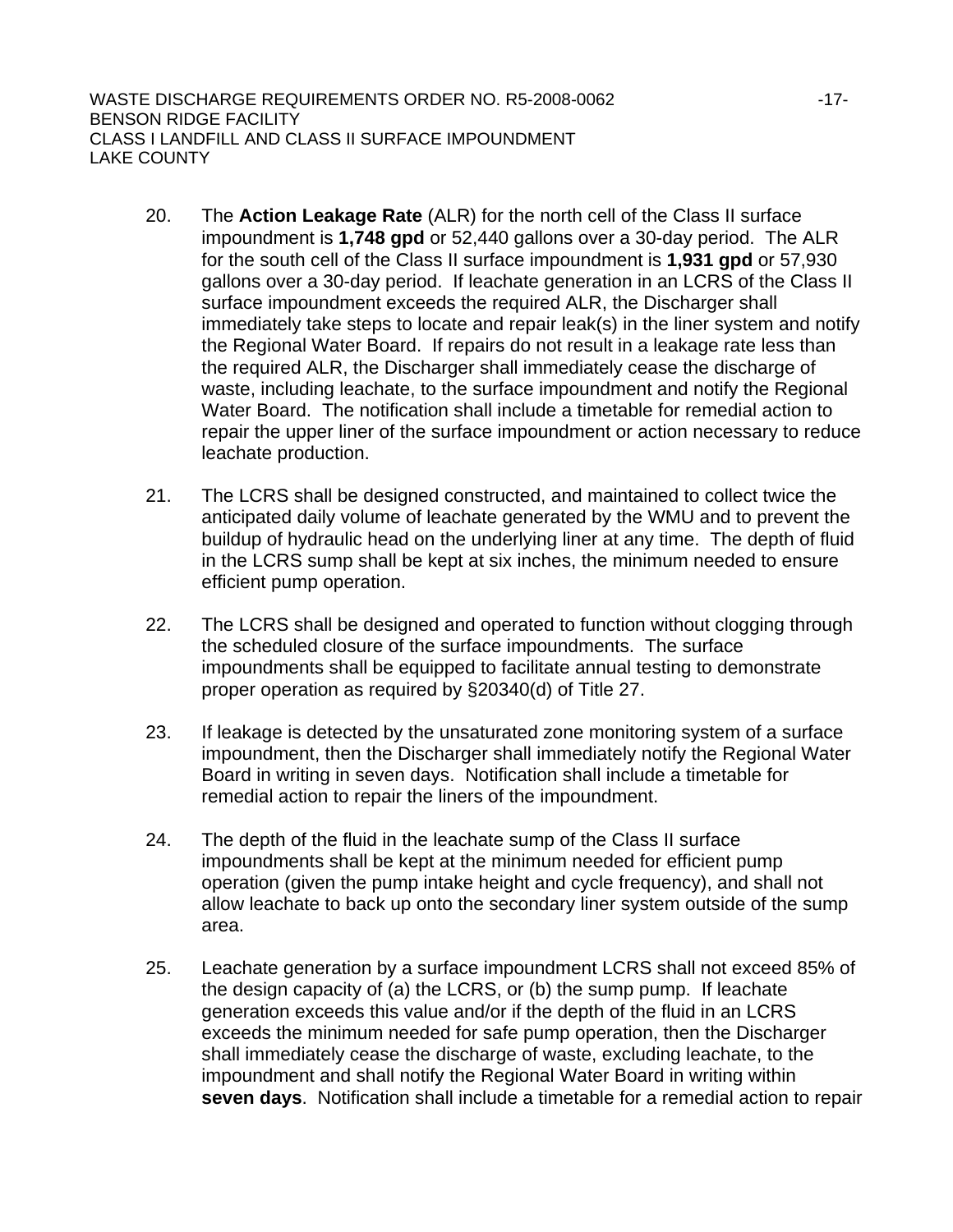the upper liner of the impoundment or other action necessary to reduce leachate production.

- 26. Sediment or solids that accumulate in the Class II surface impoundments shall be removed when necessary to maintain the designed storage capacity. Sludge and solids removal shall be accomplished in a manner that ensures the continued integrity of liners and leachate collection systems in accordance with the facility's operations plan. Prior to disposal of these solids, sufficient samples shall be taken for their characterization and classification pursuant to Title 27.
- 27. Following sediment/solids removal from the Class II surface impoundments, the liner system shall be inspected for damage within 30 days and any damage shall be repaired within 60 days prior to the discharge of additional wastewater.

# **General Landfill Closure Specifications**

- 28. Areas with slopes greater than ten percent, surface drainage courses, and areas subject to erosion by wind or water shall be designed and constructed to prevent such erosion.
- 29. Vegetation shall be planted and maintained over each closed landfill and surface impoundment. Vegetation shall be selected to require a minimum of irrigation and maintenance and shall have a rooting depth not in excess of the vegetative thickness.
- 30. Closed landfill and surface impoundment shall be provided with at least two permanent monuments, installed by a licensed land surveyor, from which the location and elevation of all wastes, containment structures, and monitoring facilities can be determined throughout the post-closure maintenance period.

# **Class I Landfill Closure**

- 31. The closed Class I landfill unit shall be graded to a minimum of 3% and not more than 5:1 slope and maintained to prevent ponding.
- 32. Liquid collected by the LCRS in the landfill shall be discharged to the Class II surface impoundment. The source of the collected liquid shall be investigated and any repairs, if necessary, to eliminate liquid sources to the landfill shall commence within 60 days after removing liquids from the landfill LCRS. A technical report on the investigation and remediation shall be submitted to the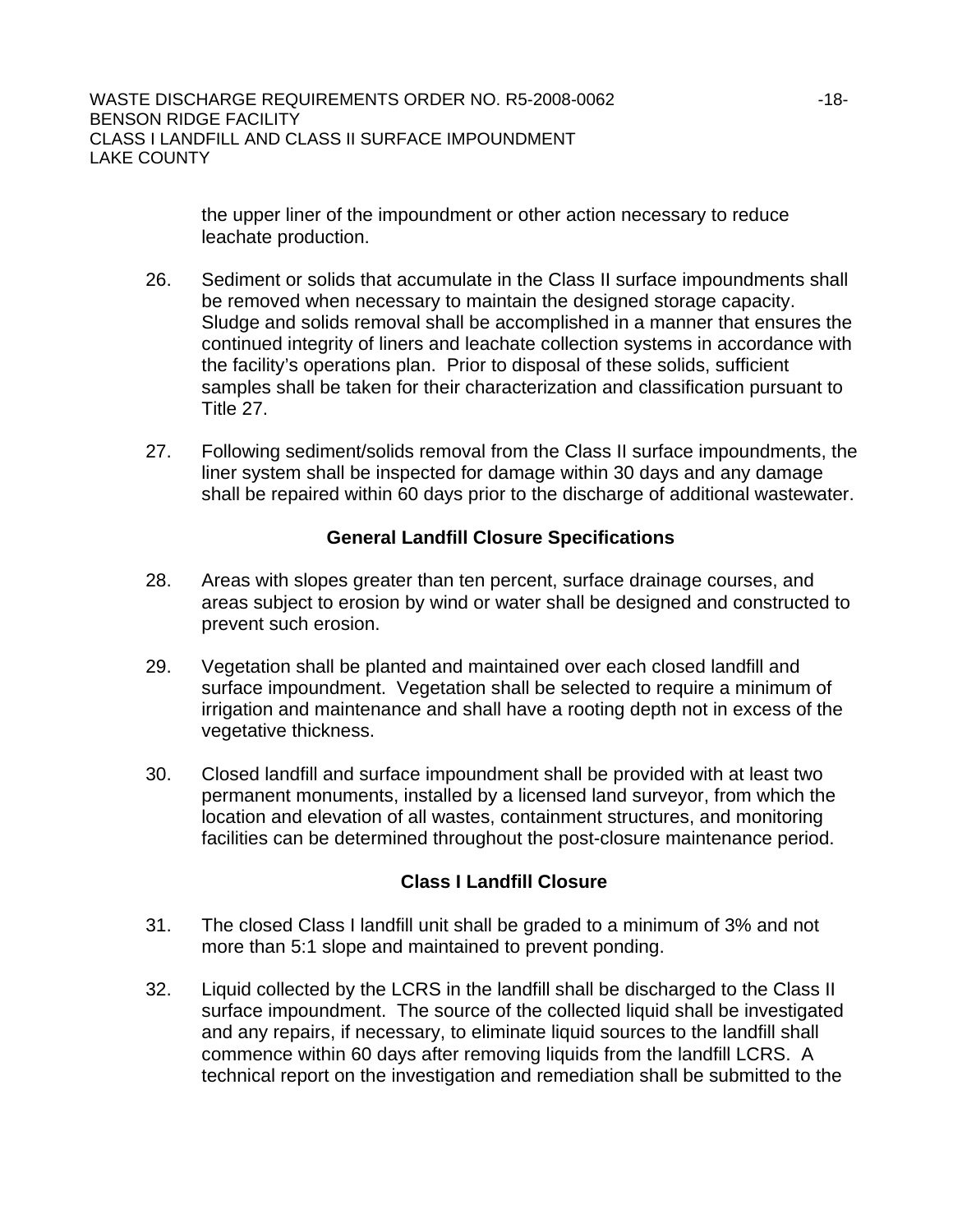Regional Water Board within 90 days after removing liquids from the landfill LCRS.

33. Vadose zone monitoring devices shall be maintained beneath each cell of the Class I landfill.

# **Class II Surface Impoundment Closure**

- 34. The Discharger shall submit a Report of Waste Discharge prior to closure of the Class II surface impoundment.
- 35. The closure of the Class II surface impoundment shall be under the direct supervision of a California registered civil engineer or certified engineering geologist.
- 36. The closed Class II surface impoundment shall be provided with at least two permanent monuments, installed by a licensed land surveyor, from which the location and elevation of all wastes, containment structures, and monitoring facilities can be determined throughout the post-closure maintenance period.
- 37. At closure of the Class II surface impoundment, precipitates, settled solids, and liner materials and adjacent natural geologic materials contaminated by wastes, shall be completely removed and discharged to a WMU approved by the Regional Water Board. If after reasonable attempts to remove contaminated natural geologic materials, the Discharger demonstrates that removal of all remaining contamination is infeasible, the impoundment shall be closed as a landfill pursuant to applicable sections of Title 27.
- 38. If (1) residual wastes including sludges, precipitates, settled solids, and liner materials and adjacent natural geologic materials contaminated by wastes, are classified as nonhazardous pursuant to Title 22, CCR, Division 4, Chapter 30; (2) containment features of the impoundment meet Class II landfill construction standards and performance goals as defined by Title 27; (3) all liquid wastes are removed or treated to eliminate free liquids; and (4) residual moisture does not exceed the moisture-holding capacity of residual wastes, even under closure conditions, then the Class II surface impoundment may be closed as a landfill pursuant to Title 27 CCR.

# **C. FINANCIAL ASSURANCE**

1. The Discharger shall maintain assurances of financial responsibility for initiating and completing corrective action for all known or reasonably foreseeable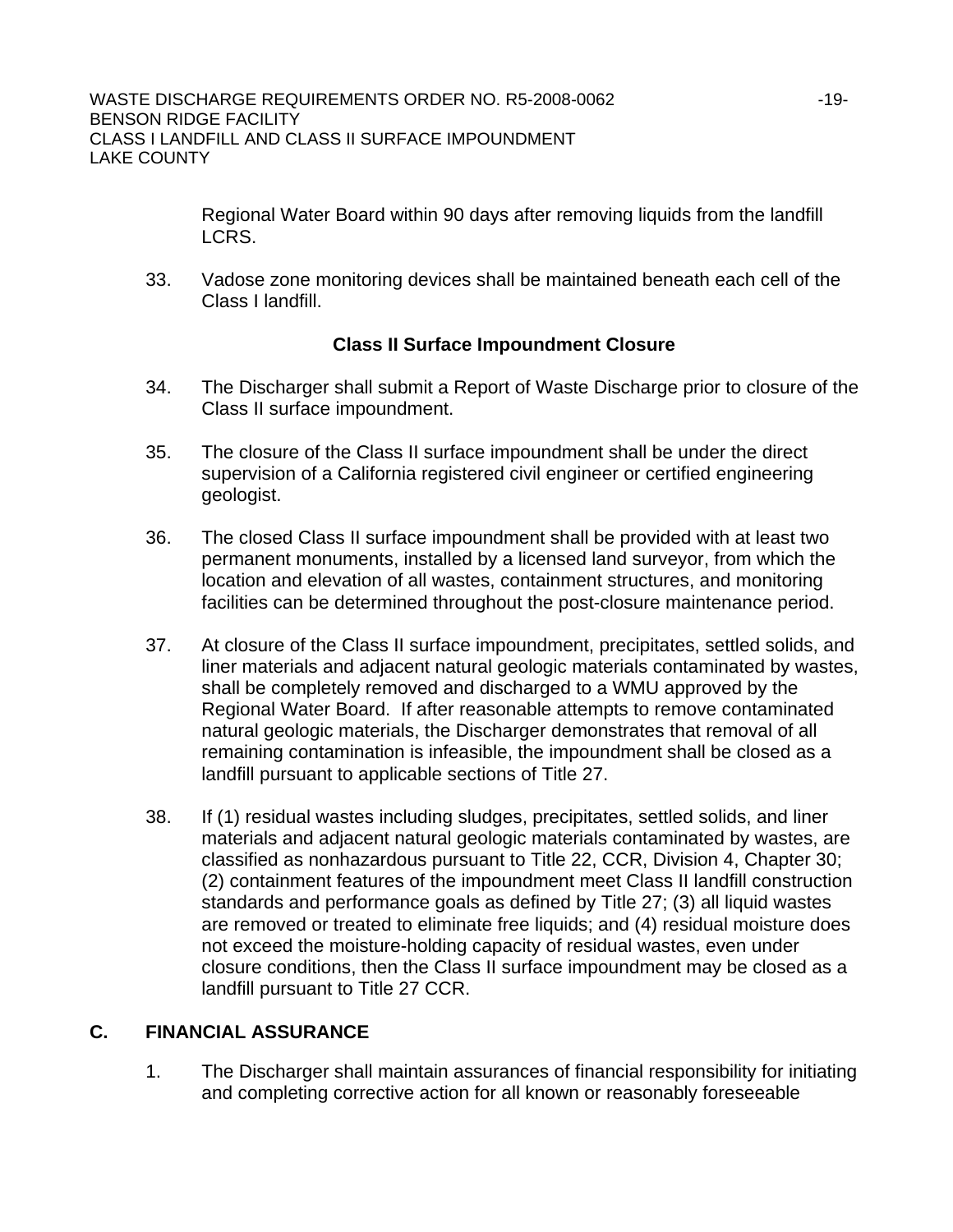releases from the surface impoundments. The Discharger shall also maintain an irrevocable closure fund or other means for clean closure of the Class II surface impoundments.

- 2. The Discharger shall adjust the financial assurance funds required by Financial Assurance C.1 annually to account for inflation and any changes in facility design, construction, or operation.
- 3. The Discharger shall comply with all financial assurance requirements in the Consent Order entered into with DTSC on 1 June 2004 (Docket No. HWCA P1-03/04-001).

# **D. PROVISIONS:**

- 1. The Discharger shall comply with Standard Provisions and Reporting Requirements, dated September 2003, which are hereby incorporated into this Order. The Standard Provisions and Reporting Requirements contain important provisions and requirements with which the Discharger must comply. A violation of the Standard Provisions and Reporting Requirements is a violation of these waste discharge requirements.
- 2. The Discharger shall comply with Monitoring and Reporting Program No. R5-2008-0062, which is attached to and made part of this Order. This compliance includes, but is not limited to, maintenance of waste containment facilities and precipitation and drainage controls, and monitoring groundwater, leachate from waste management units, the vadose zone and surface waters, throughout the active life of waste management units and the post-closure maintenance period. A violation of Monitoring and Reporting Program No. R5-2008-0062 is a violation of these waste discharge requirements.
- 3. All technical and monitoring reports required by this Order or the MRP shall be submitted pursuant to Section 13267 of the California Water Code.
- 4. All technical reports required herein that involve planning, investigation, evaluation, or design, or other work requiring interpretation and proper application of engineering or geologic sciences, shall be prepared by or under the direction of persons registered to practice in California pursuant to California Business and Professions Code sections 6735, 7835, and 7835.1. As required by these laws, completed technical reports must bear the signature(s) and seal(s) of the registered professional(s) in a manner such that all work can be clearly attributed to the professional responsible for the work.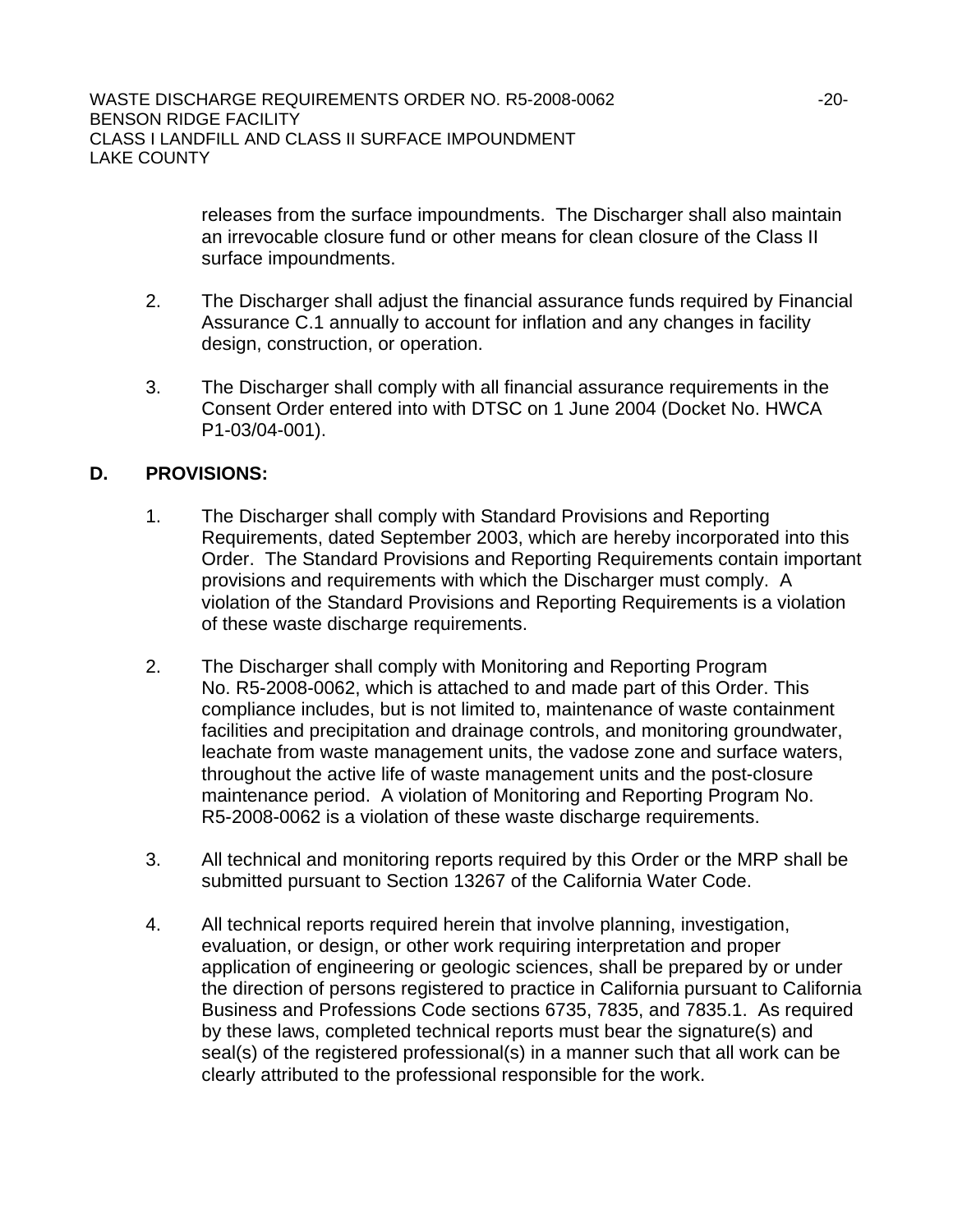- 5. The Discharger shall maintain a copy of this Order at the facility and make it available at all times to facility operating personnel, who shall be familiar with its contents, and to regulatory agency personnel.
- 6. The Discharger shall notify the Regional Water Board in writing of any proposed change in ownership or responsibility for maintenance or operation of the landfill and the surface impoundment. The Discharger shall also notify the Regional Water Board of a material change in the character, location, or volume of the waste discharge and of any proposed expansions or closure plans. This notification shall be given 120 days prior to the effective date of the change and shall be accompanied by an amended RWD and any technical documents that are needed to demonstrate continued compliance with these WDRs.
- 7. The Discharger shall, in a timely manner remove and relocate any wastes discharged at this facility in violation of this Order and of the Water Code.
- 8. The Discharger shall maintain legible records of the volume and type of each waste discharged to the Class II surface impoundment and the manner and location of discharge until the end of the post-closure maintenance period. These records shall be available for review by representatives of the Regional Water Board and of the State Water Resources Control Board at any time during normal business hours. At the end of the post-closure maintenance period, copies of these records shall be sent to the Regional Water Board upon request.
- 9. The Discharger shall immediately notify the Regional Water Board of any flooding, equipment failure, slope failure, or other change in site conditions which could impair the integrity of waste or leachate containment facilities or precipitation and drainage control structures.
- 10. The post-closure maintenance period shall continue until the Regional Water Board determines that remaining wastes in all landfill and surface impoundment will not threaten water quality.
- 11. In the event of any change in control or ownership of the facility or disposal areas, the Discharger must notify the succeeding owner or operator of the existence of this Order by letter, a copy of which shall be immediately forwarded to this office. To assume operation as Discharger under this Order, the succeeding owner or operator must apply in writing to the Executive Officer requesting transfer of the Order. The request must contain the requesting entity's full legal name, the state of incorporation if a corporation, the name and address and telephone number of the persons responsible for contact with the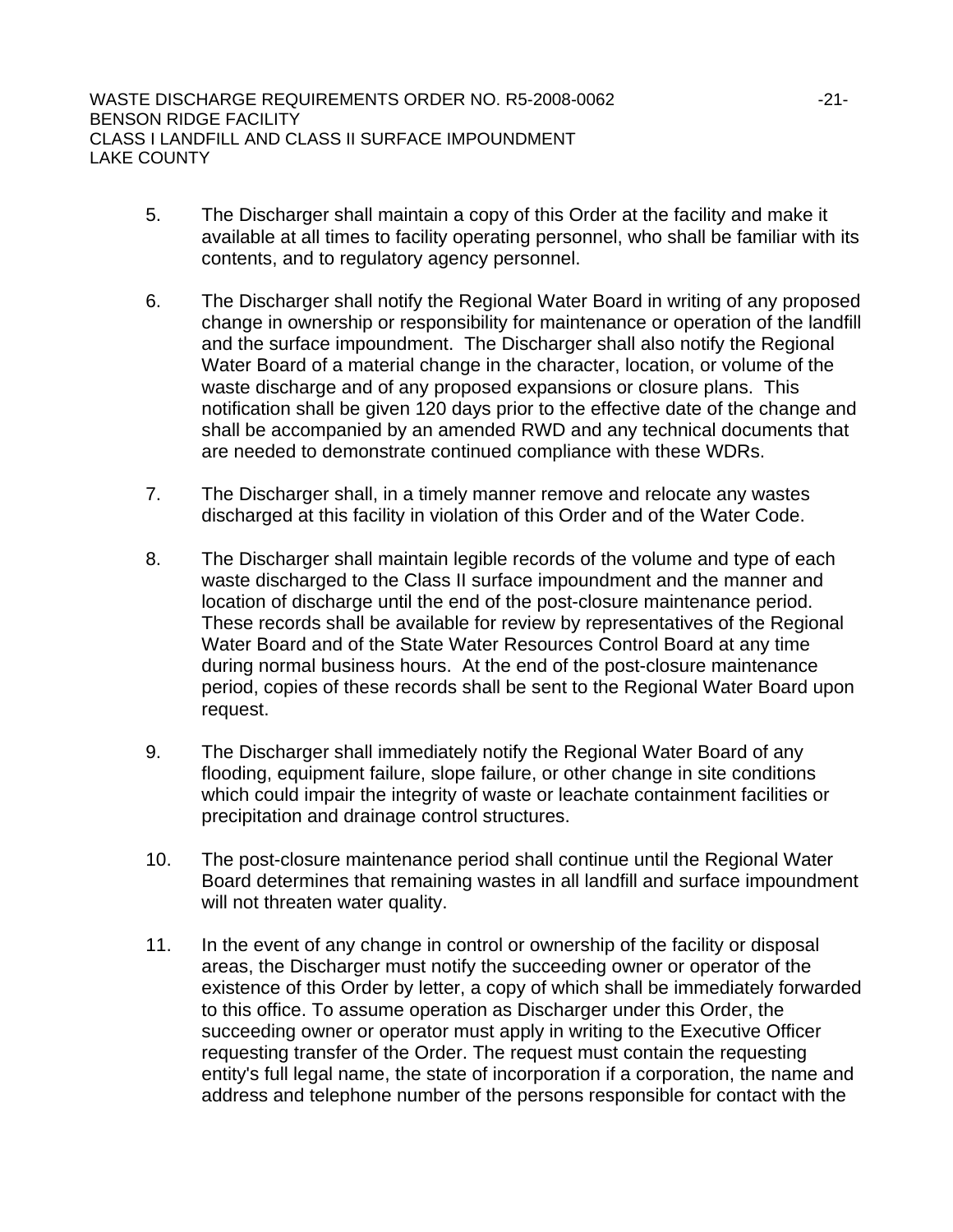Regional Water Board, and a statement. The statement shall comply with the signatory paragraph of Standard Provision VIII.A.5 and state that the new owner or operator assumes full responsibility for compliance with this Order. Failure to submit the request shall be considered a discharge without requirements, a violation of the California Water Code. Transfer shall be approved or disapproved by the Executive Officer.

- 12. For the purpose of resolving any disputes arising from or related to the California Water Code, any regulations promulgated thereunder, these WDRs, or any other orders governing this site, the Discharger, its parents and subsidiaries, and their respective past, present, and future officers, directors, employees, agents, shareholders, predecessors, successors, assigns, and affiliated entities, consent to jurisdiction of the Courts of the State of California.
- 13. The Regional Water Board will review this Order periodically and may revise requirements when necessary.

PAMELA C. CREEDON, Executive Officer, do certify that the foregoing is a full, true, and correct copy of an Order adopted by the California Regional Water Quality Control Board, Central Valley Region, on 25 April 2008.

> \_\_\_\_\_\_\_\_\_\_\_\_\_\_\_\_\_\_\_\_\_\_\_\_\_\_\_\_\_\_\_\_\_\_ PAMELA C. CREEDON, Executive Officer

WLB: 4/25/2008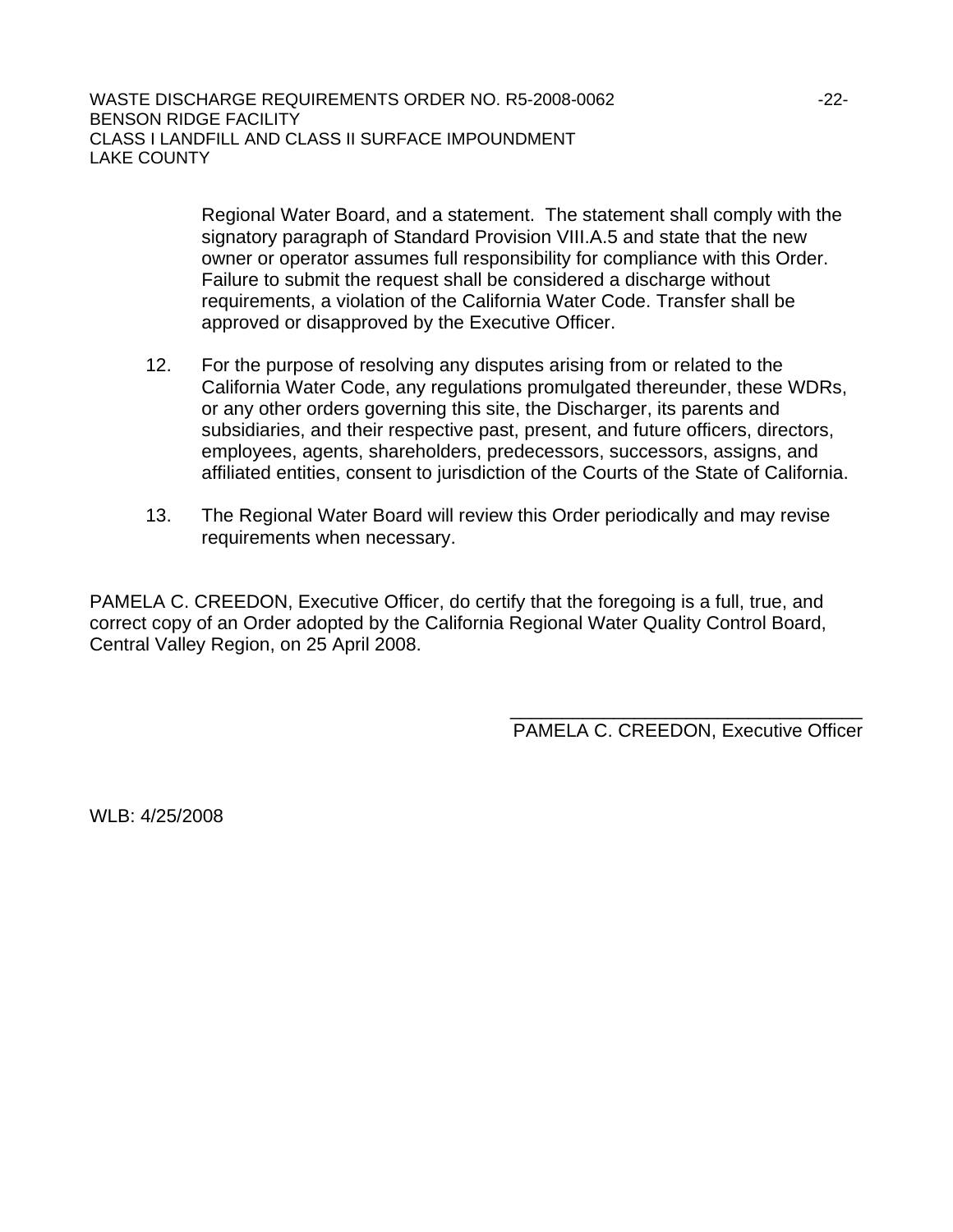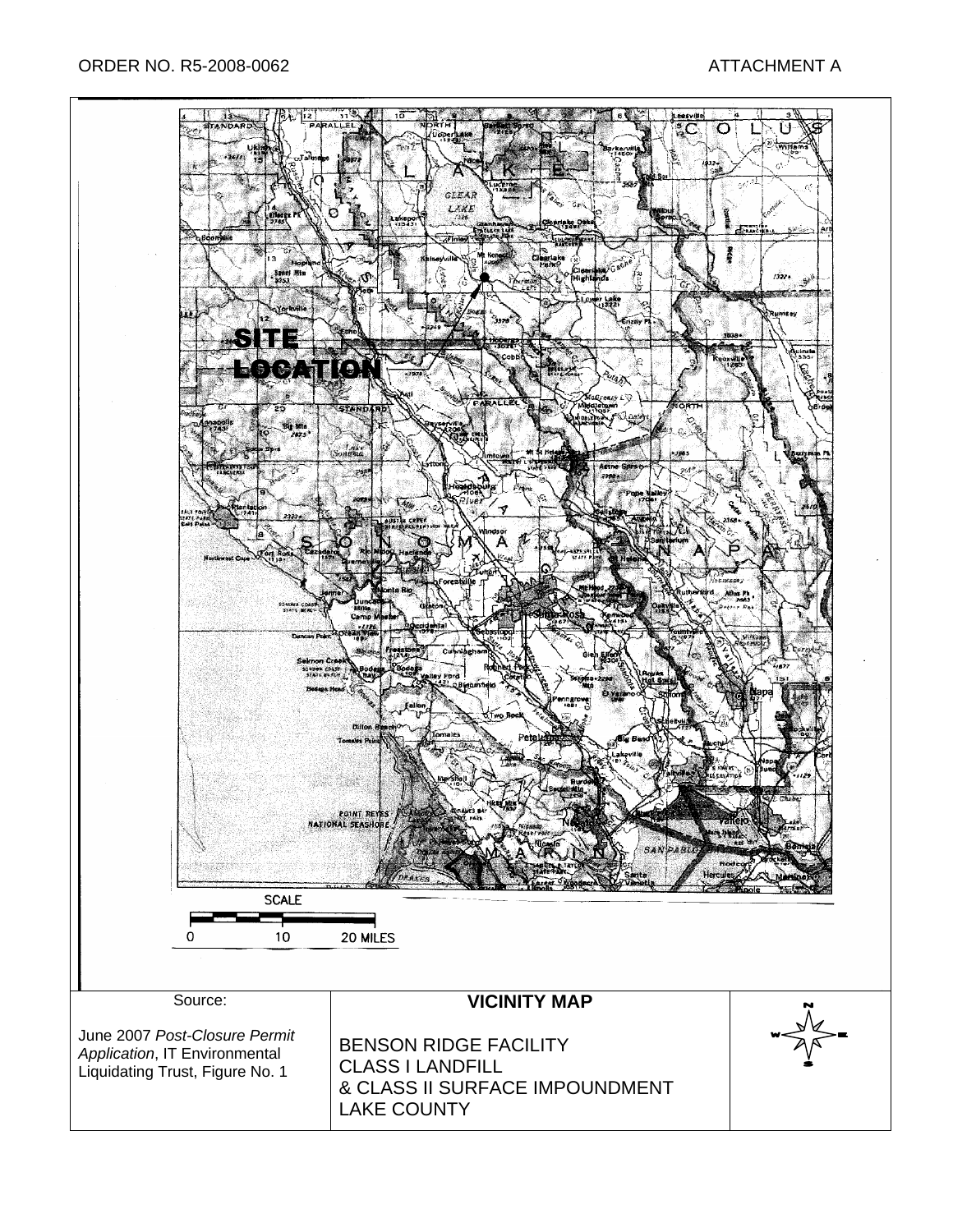ORDER NO. R5-2008-0062 ATTACHMENT B

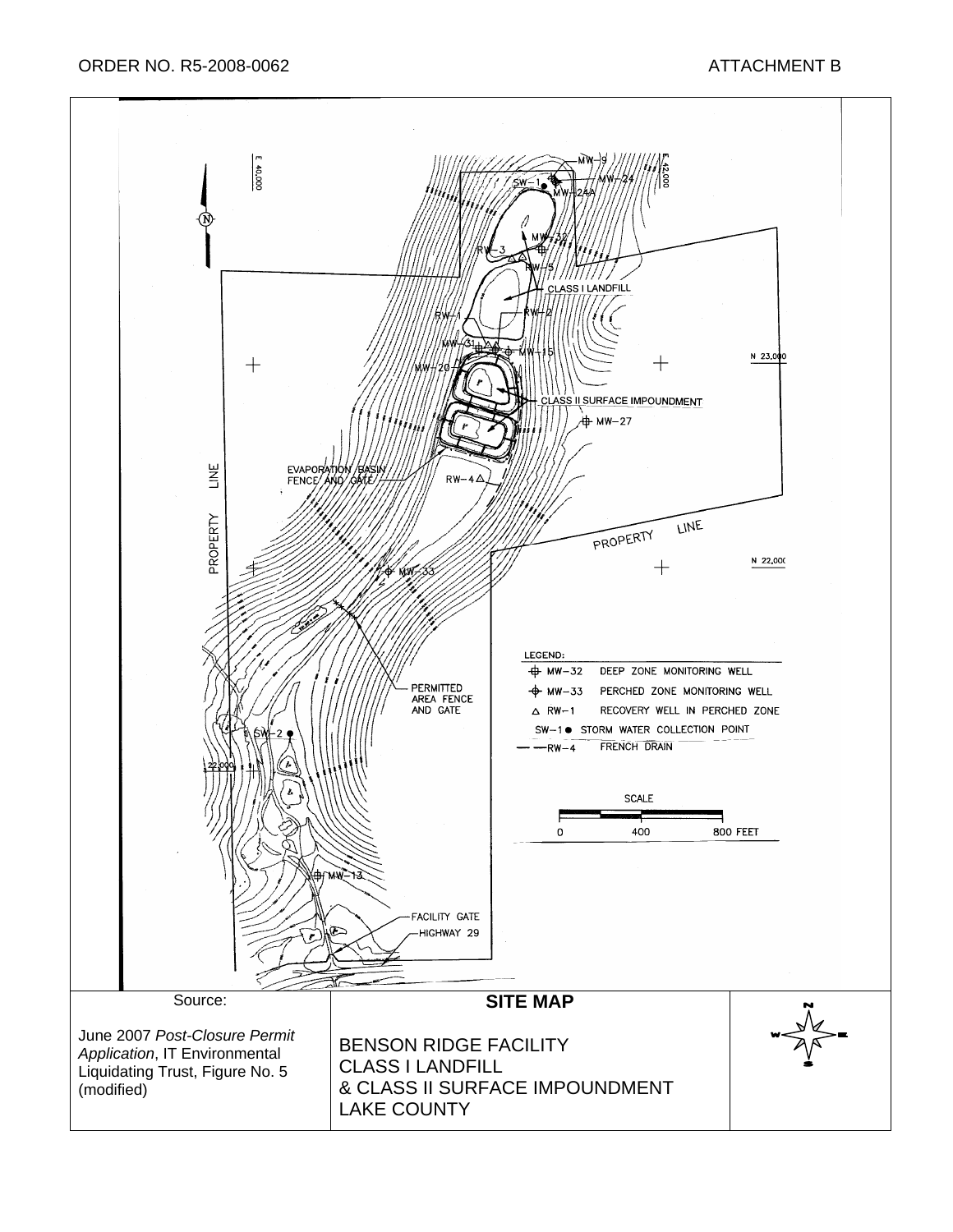# CALIFORNIA REGIONAL WATER QUALITY CONTROL BOARD CENTRAL VALLEY REGION

#### MONITORING AND REPORTING PROGRAM NO. R5-2008-0062 FOR IT ENVIRONMENTAL LIQUIDATING TRUST BENSON RIDGE FACILITY OPERATION OF CLASS II SURFACE IMPOUNDMENT AND POST-CLOSURE MAINTENANCE OF CLASS I LANDFILL LAKE COUNTY

Compliance with this Monitoring and Reporting Program (MRP), and with the companion Standard Provisions and Reporting Requirements, is ordered by Waste Discharge Requirements Order No. R5-2008-0062 (WDRs). Failure to comply with this Program, or with the Standard Provisions and Reporting Requirements dated September 2003, constitutes noncompliance with the WDRs and with California Water Code Section 13267, which can result in the imposition of civil monetary liability.

# **A. MONITORING**

The Discharger shall comply with the monitoring program provisions of Title 27 for groundwater, surface water, and the unsaturated zone, in accordance with Monitoring Specifications in Standard Provisions and Reporting Requirements (2003). All point-ofcompliance monitoring wells established for the detection monitoring program shall constitute the monitoring points for the groundwater Water Quality Protection Standard. All detection monitoring program groundwater monitoring wells, surface water monitoring points, unsaturated zone monitoring devices, and leachate monitoring points shall be sampled and analyzed for monitoring parameters and constituents of concern as indicated and listed in the tables of this MRP.

The Discharger may, upon approval, use alternative analytical test methods, including new USEPA approved methods, provided the methods have method detection limits equal to or lower than the analytical methods specified in this Monitoring and Reporting Program.

The Discharger shall conduct inspections and monitoring as described in the summary table below. Detailed monitoring and inspection requirements are provided in the following sections.

#### **1. Groundwater Monitoring**

The Discharger shall operate and maintain a groundwater monitoring system that complies with the applicable provisions of §20415 of Title 27 in accordance with a Monitoring Program approved by the Executive Officer. The Discharger shall collect, preserve, and transport groundwater samples in accordance with the approved Sample Collection and Analysis Plan.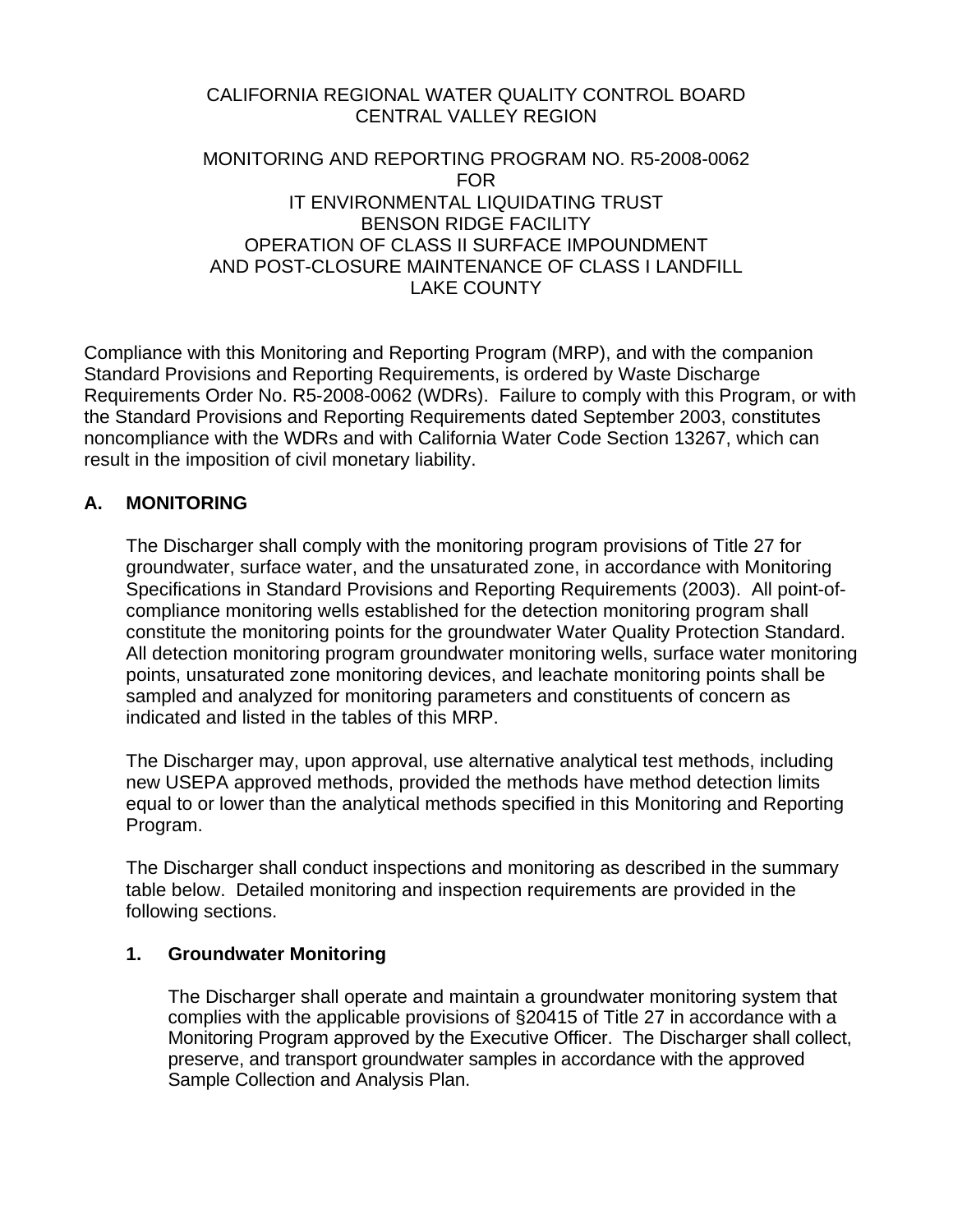The Discharger shall determine the groundwater flow rate and direction in the perched water-bearing zone and in the deep water-bearing zone monitored pursuant to this Monitoring and Reporting Program at least quarterly, and report the results semiannually, including the times of highest and lowest elevations of the water levels in the wells. Quarterly water level measurements shall be taken from each monitoring well and groundwater recovery well, and any wells installed after the adoption of this MRP.

The monitoring wells in the perched zone are recovery wells RW-1 through RW-5, monitoring well MW-33 located at the southern end of the site; MW-15 and MW-20 located between the landfills and the surface impoundments; MW-9, MW-24, and MW-24A located just north of the landfills. The monitoring wells in the deep zone are MW-13 located south of the facility, and MW-31 and MW-32 located adjacent to the landfills, and MW-27 located on top of a ridge to the east of the site.

Prior to sampling, the groundwater elevations shall be measured and the wells shall be purged of at least three well volumes until temperature, pH, and electrical conductivity have stabilized. Depth to groundwater shall be measured to the nearest 0.01 feet. Samples shall be collected and analyzed for the monitoring parameters in accordance with the methods and frequency specified in the following table:

| <b>Groundwater Monitoring</b>   |                        |                   |                            |  |
|---------------------------------|------------------------|-------------------|----------------------------|--|
| <b>Parameters</b>               | <u>Units</u>           | <b>Monitoring</b> | <b>Reporting Frequency</b> |  |
| <b>Field Parameter</b>          |                        |                   |                            |  |
| <b>Groundwater Elevation</b>    | feet & hundredths, MSL | Quarterly         | Semiannually               |  |
| Temperature                     | $^{\circ}C$            | Semiannually      | Semiannually               |  |
| <b>Specific Conductance</b>     | umhos/cm               | Semiannually      | Semiannually               |  |
| pH                              | pH number              | Semiannually      | Semiannually               |  |
| Turbidity                       | NTU                    | Semiannually      | Semiannually               |  |
| <b>Monitoring Parameters</b>    |                        |                   |                            |  |
| Total Dissolved Solids          | mg/L                   | Semiannually      | Semiannually               |  |
| Boron                           | mg/L                   | Semiannually      | Semiannually               |  |
| Sulfate                         | mg/L                   | Semiannually      | Semiannually               |  |
| Sodium                          | mg/L                   | Semiannually      | Semiannually               |  |
| Chloride                        | mg/L                   | Semiannually      | Semiannually               |  |
| <b>Constituents of Concern:</b> |                        |                   |                            |  |
| Alkalinity                      | mg/L                   | 5-years           | 5-years                    |  |
| Arsenic                         | mg/L                   | 5-years           | 5-years                    |  |
| Chromium (total)                | mg/L                   | 5-years           | 5-years                    |  |
| Chromium (hexavalent)           | mg/L                   | 5-years           | 5-years                    |  |
| Iron                            | mg/L                   | 5-years           | 5-years                    |  |
| Manganese                       | mg/L                   | 5-years           | 5-years                    |  |
| Mercury                         | mg/L                   | 5-years           | 5-years                    |  |
| <b>Nickel</b>                   | mg/L                   | 5-years           | 5-years                    |  |
| Vanadium                        | mg/L                   | 5-years           | 5-years                    |  |
| Zinc                            | mg/L                   | 5-years           | 5-years                    |  |
| Acetone                         | ug/L                   | 5-years           | 5-years                    |  |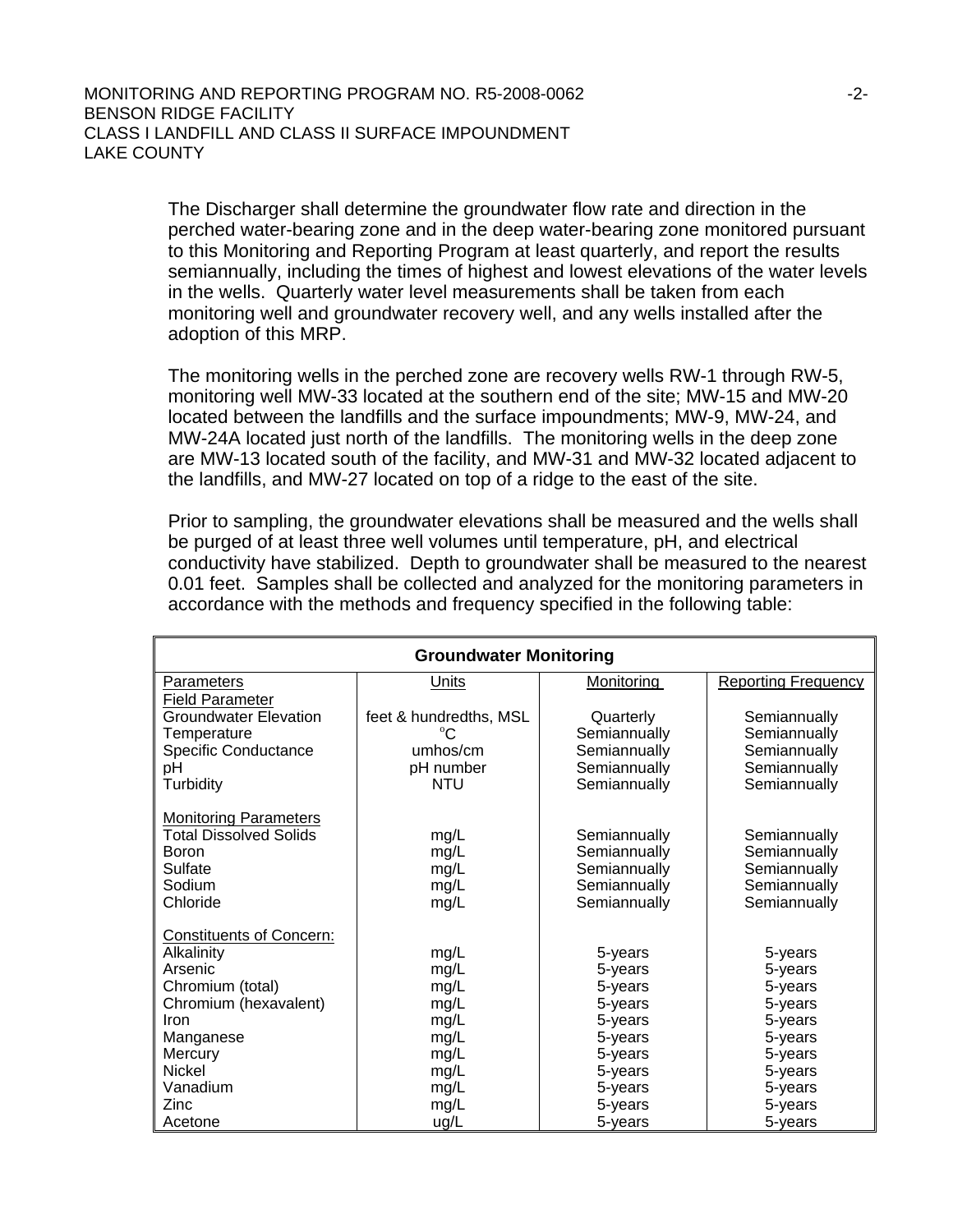|                                        | <b>Groundwater Monitoring</b> |                    |                    |
|----------------------------------------|-------------------------------|--------------------|--------------------|
| Carbon Disulfide<br>Methylene Chloride | ug/L<br>ug/L                  | 5-years<br>5-years | 5-years<br>5-years |
| Xylenes                                | ug/L                          | 5-years            | 5-years            |
| 2-Butane                               | ug/L                          | 5-years            | 5-years            |

# **2. Surface Water Monitoring**

Surface water flows from on and around the surface impoundment shall be sampled at the point(s) where they leave the facility boundary, during the first storm of the rainy season of each year which produces significant flow, and during at least one other storm event during the wet season. Samples shall be collected from all stations and analyzed at the frequency and for the monitoring parameters specified the table below.

Surface water monitoring shall be submitted with the corresponding semi-annual groundwater monitoring and shall include evaluation of potential impacts of the facility on surface water quality and compliance with the Water Quality Protection Standard.

| <b>Surface Water Monitoring</b> |             |                   |                            |  |
|---------------------------------|-------------|-------------------|----------------------------|--|
| <b>Parameters</b>               | Units       | <b>Monitoring</b> | <b>Reporting Frequency</b> |  |
| Field Parameter                 |             |                   |                            |  |
| Temperature                     | $\rm ^{o}C$ | Twice per year    | Semiannually               |  |
| Specific Conductance            | umhos/cm    | Twice per year    | Semiannually               |  |
| рH                              | pH number   | Twice per year    | Semiannually               |  |
| Turbidity                       | <b>NTU</b>  | Twice per year    | Semiannually               |  |
| <b>Monitoring Parameters</b>    |             |                   |                            |  |
| <b>Total Dissolved Solids</b>   | mg/L        | Twice per year    | Semiannually               |  |
| <b>Boron</b>                    | mg/L        | Twice per year    | Semiannually               |  |
| Sulfate                         | mg/L        | Twice per year    | Semiannually               |  |
| Sodium                          | mg/L        | Twice per year    | Semiannually               |  |
| Chloride                        | mg/L        | Twice per year    | Semiannually               |  |
| <b>Constituents of Concern:</b> |             |                   |                            |  |
| Alkalinity                      | mg/L        | 5-years           | 5-years                    |  |
| Arsenic                         | mg/L        | 5-years           | 5-years                    |  |
| Chromium (total)                | mg/L        | 5-years           | 5-years                    |  |
| Chromium (hexavalent)           | mg/L        | 5-years           | 5-years                    |  |
| Iron                            | mg/L        | 5-years           | 5-years                    |  |
| Manganese                       | mg/L        | 5-years           | 5-years                    |  |
| Mercury                         | mg/L        | 5-years           | 5-years                    |  |
| <b>Nickel</b>                   | mg/L        | 5-years           | 5-years                    |  |
| Vanadium                        | mg/L        | 5-years           | 5-years                    |  |
| Zinc                            | mg/L        | 5-years           | 5-years                    |  |
| Acetone                         | ug/L        | 5-years           | 5-years                    |  |
| Carbon Disulfide                | ug/L        | 5-years           | 5-years                    |  |
| Methylene Chloride              | ug/L        | 5-years           | 5-years                    |  |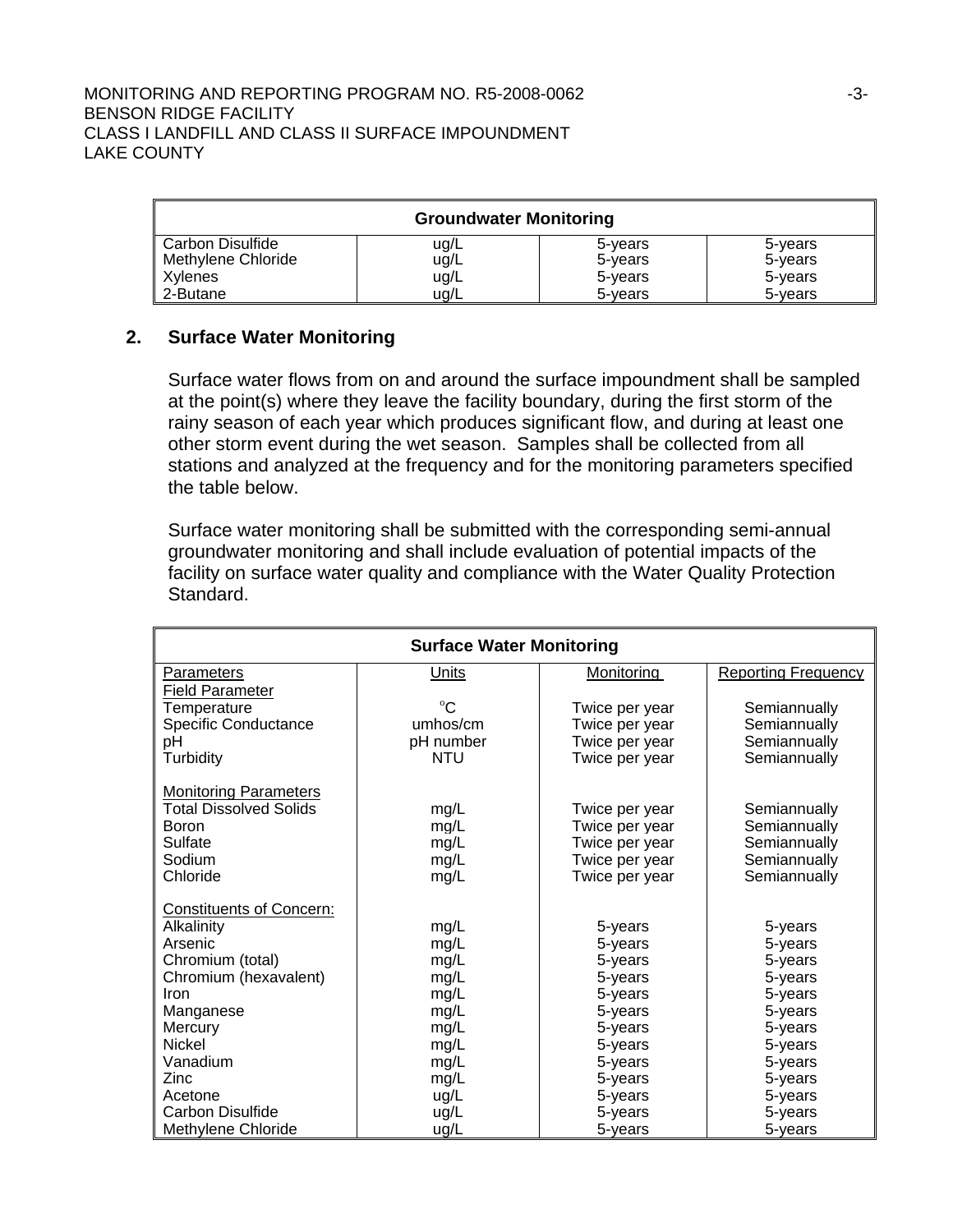|          | <b>Surface Water Monitoring</b> |         |         |
|----------|---------------------------------|---------|---------|
| Xylenes  | ug/L                            | 5-years | 5-years |
| 2-Butane | ua/L                            | 5-vears | 5-vears |

### **3. Surface Impoundment Monitoring**

Surface impoundment monitoring shall be conducted in accordance with the table below:

| <b>Surface Impoundment Monitoring</b> |                            |                                 |                              |
|---------------------------------------|----------------------------|---------------------------------|------------------------------|
| Parameters                            | Units                      | <b>Monitoring Frequency</b>     | <b>Reporting Frequency</b>   |
| Field Parameter<br><b>Flow</b>        |                            |                                 |                              |
| Freeboard                             | gallons<br>feet and tenths | Monthly<br>Monthly <sup>1</sup> | Semiannually<br>Semiannually |
| <b>Remaining Capacity</b>             | acre-feet                  | Monthly                         | Semiannually                 |
| <b>Monitoring Parameters</b>          |                            |                                 |                              |
| Total Dissolved Solids                | mg/L                       | Semiannually                    | Semiannually                 |
| Boron                                 | mg/L                       | Semiannually                    | Semiannually                 |
| Sulfate                               | mg/L                       | Semiannually                    | Semiannually                 |
| Sodium                                | mg/L                       | Semiannually                    | Semiannually                 |
| Chloride                              | mg/L                       | Semiannually                    | Semiannually                 |
| <b>Constituents of Concern:</b>       |                            |                                 |                              |
| Alkalinity                            | mg/L                       | 5-years                         | 5-years                      |
| Arsenic                               | mg/L                       | 5-years                         | 5-years                      |
| Chromium (total)                      | mg/L                       | 5-years                         | 5-years                      |
| Chromium (hexavalent)                 | mg/L                       | 5-years                         | 5-years                      |
| Iron                                  | mg/L                       | 5-years                         | 5-years                      |
| Manganese                             | mg/L                       | 5-years                         | 5-years                      |
| Mercury                               | mg/L                       | 5-years                         | 5-years                      |
| <b>Nickel</b>                         | mg/L                       | 5-years                         | 5-years                      |
| Vanadium                              | mg/L                       | 5-years                         | 5-years                      |
| Zinc                                  | mg/L                       | 5-years                         | 5-years                      |
| Acetone                               | ug/L                       | 5-years                         | 5-years                      |
| <b>Carbon Disulfide</b>               | ug/L                       | 5-years                         | 5-years                      |
| Methylene Chloride                    | ug/L                       | 5-years                         | 5-years                      |
| Xylenes                               | ug/L                       | 5-years                         | 5-years                      |
| 2-Butane                              | ug/L                       | 5-years                         | 5-years                      |

<sup>1</sup> Monthly freeboard monitoring and after any storm event of greater than three inches in 24 hours.

# **4. LCRS/Leachate Monitoring and Annual LCRS Test**

The leachate collection and removal systems (LCRS) sump shall be inspected monthly for leachate generation. Upon detection of leachate in a previously dry LCRS, the Dischargers shall immediately sample the leachate and shall continue to sample and report the leachate results at the frequencies listed in the table below. Leachate monitoring will be incorporated into all future expansions.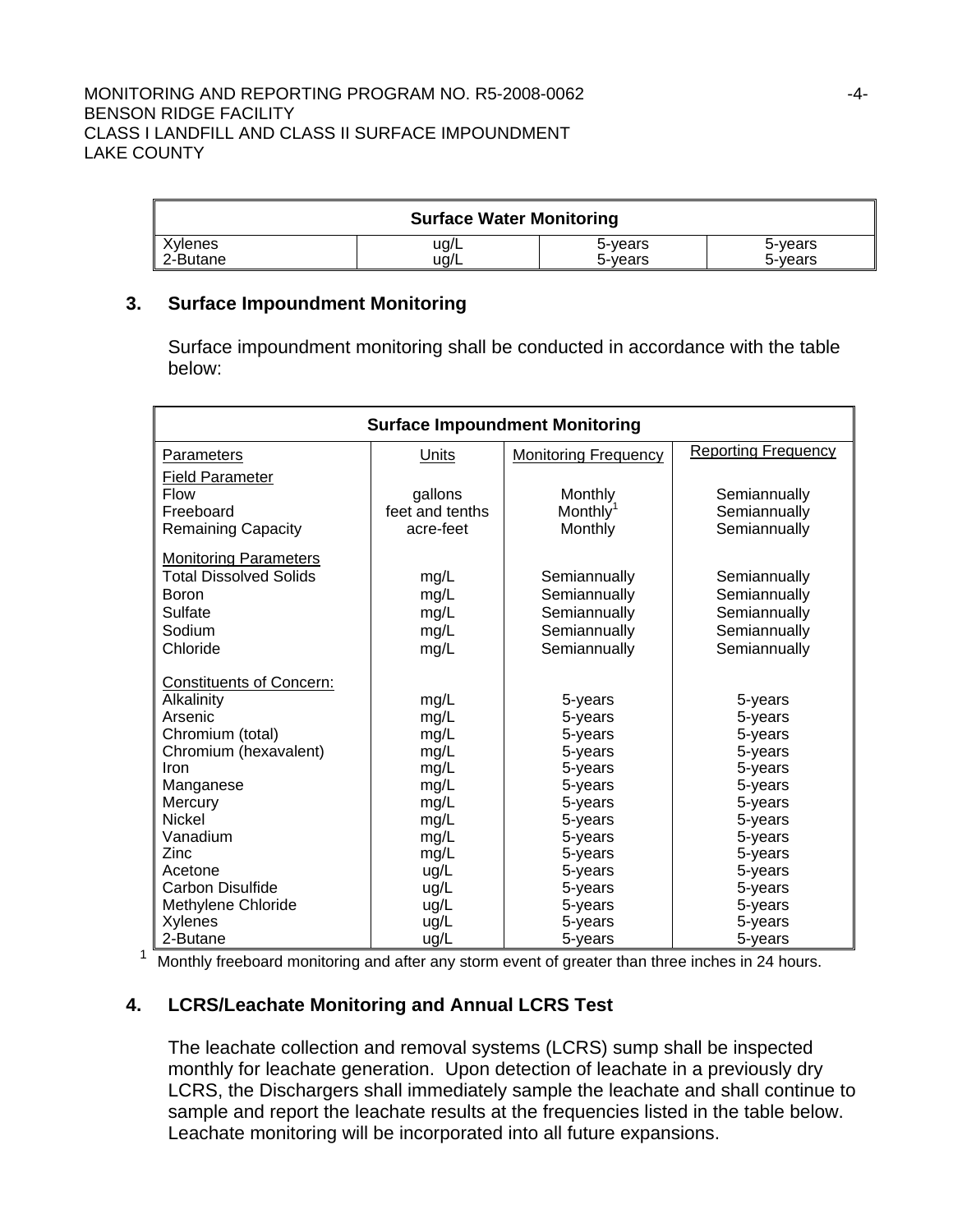All LCRS shall be tested annually to demonstrate operation in conformance with waste discharge requirements. The results of these tests shall be reported to the Regional Water Board and shall include comparison with earlier test made under comparable conditions.

| <b>LCRS/Leachate Monitoring</b>    |                 |                             |                            |
|------------------------------------|-----------------|-----------------------------|----------------------------|
| Parameters                         | Units           | <b>Monitoring Frequency</b> | <b>Reporting Frequency</b> |
| <b>Field Parameter</b>             |                 |                             |                            |
| <b>Total Flow</b>                  | gallons         | Monthly                     | Semiannually               |
| <b>Flow Rate</b>                   | gallons per day | Monthly                     | Semiannually               |
| <b>Specific Conductance</b>        | umhos/cm        | Monthly                     | Semiannually               |
| рH                                 | pH number       | Monthly                     | Semiannually               |
| <b>Monitoring Parameters</b>       |                 |                             |                            |
| <b>Total Dissolved Solids</b>      | mg/L            | Semiannually                | Semiannually               |
| Boron                              | mg/L            | Semiannually                | Semiannually               |
| Sulfate                            | mg/L            | Semiannually                | Semiannually               |
| Sodium                             | mg/L            | Semiannually                | Semiannually               |
| Chloride                           | mg/L            | Semiannually                | Semiannually               |
| <b>Constituents of Concern:</b>    |                 |                             |                            |
| Alkalinity                         | mg/L            | 5-years                     | 5-years                    |
| Arsenic                            | mg/L            | 5-years                     | 5-years                    |
| Chromium (total)                   | mg/L            | 5-years                     | 5-years                    |
| Chromium (hexavalent)              | mg/L            | 5-years                     | 5-years                    |
| Iron                               | mg/L            | 5-years                     | 5-years                    |
| Manganese                          | mg/L            | 5-years                     | 5-years                    |
| Mercury                            | mg/L            | 5-years                     | 5-years                    |
| <b>Nickel</b>                      | mg/L            | 5-years                     | 5-years                    |
| Vanadium                           | mg/L            | 5-years                     | 5-years                    |
| Zinc                               | mg/L            | 5-years                     | 5-years                    |
| Acetone<br><b>Carbon Disulfide</b> | ug/L            | 5-years                     | 5-years                    |
| Methylene Chloride                 | ug/L            | 5-years                     | 5-years                    |
| Xylenes                            | ug/L<br>ug/L    | 5-years<br>5-years          | 5-years<br>5-years         |
|                                    |                 |                             |                            |
| 2-Butane                           | ug/L            | 5-years                     | 5-years                    |

# **5. Unsaturated Zone Monitoring**

The Discharger shall operate and maintain an unsaturated zone detection monitoring system that complies with the applicable provisions of §20415 of Title 27. Unsaturated zone samples shall be collected from the lysimeters beneath the Class II surface impoundment cells. The collected samples shall be analyzed for the listed constituents in accordance with the methods and frequency specified in the following table.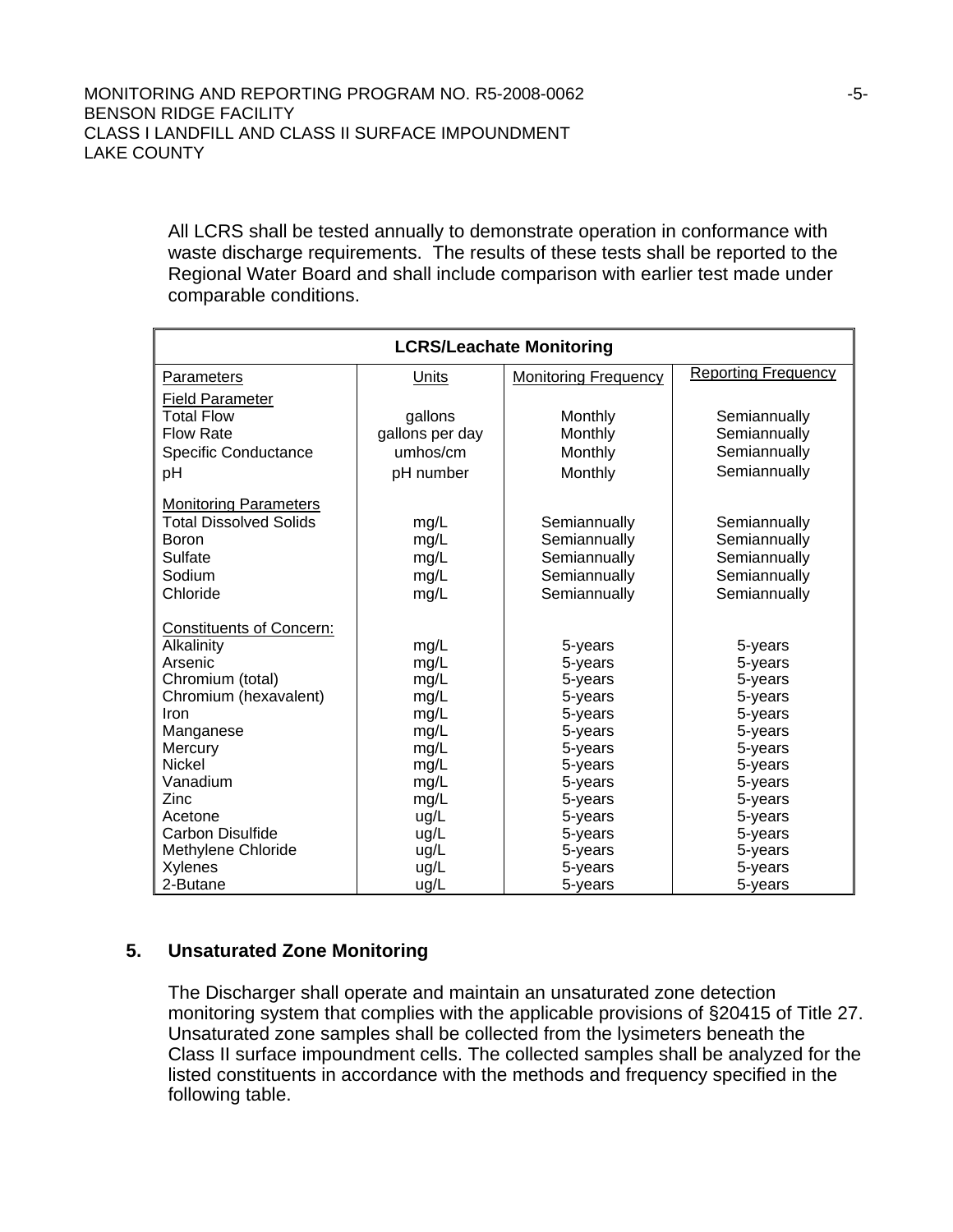| <b>Unsaturated Zone Monitoring</b> |           |                             |                            |
|------------------------------------|-----------|-----------------------------|----------------------------|
| Parameters                         | Units     | <b>Monitoring Frequency</b> | <b>Reporting Frequency</b> |
| <b>Field Parameter</b>             |           |                             |                            |
| <b>Specific Conductance</b>        | umhos/cm  | Semiannually                | Semiannually               |
| pH                                 | pH number | Semiannually                | Semiannually               |
| <b>Monitoring Parameters</b>       |           |                             |                            |
| <b>Total Dissolved Solids</b>      | mg/L      | Semiannually                | Semiannually               |
| <b>Boron</b>                       | mg/L      | Semiannually                | Semiannually               |
| Sulfate                            | mg/L      | Semiannually                | Semiannually               |
| Sodium                             | mg/L      | Semiannually                | Semiannually               |
| Chloride                           | mg/L      | Semiannually                | Semiannually               |

#### **6. Facility Monitoring**

#### **a. Facility Inspection**

Annually, prior to the anticipated rainy season, but no later than **30 September**, the Discharger shall conduct an inspection of the facility. The inspection shall assess any damage to the drainage control system, the groundwater monitoring equipment (including wells, *etc*.), the surface impoundment liner system, and shall include the Standard Observations contained in Section XII.S of the Standard Provisions and Reporting Requirements. The inspection shall also verify that the Class II surface impoundment has sufficient capacity for the 100-year wet season. Any necessary construction, maintenance, or repairs shall be completed by **31 October**. By **15 November** of each year, the Discharger shall submit an annual report describing the results of the inspection and the repair measures implemented, including photographs of the problem and the repairs.

#### **b. Storm Events**

The Discharger shall inspect all precipitation, diversion, and drainage facilities for damage **within 7 days** following major storm events (greater than three inches in 24 hours). Necessary repairs shall be completed **within 30 days** of the inspection. The Discharger shall report any damage and subsequent repairs within 45 days of completion of the repairs, including photographs of the problem and the repairs.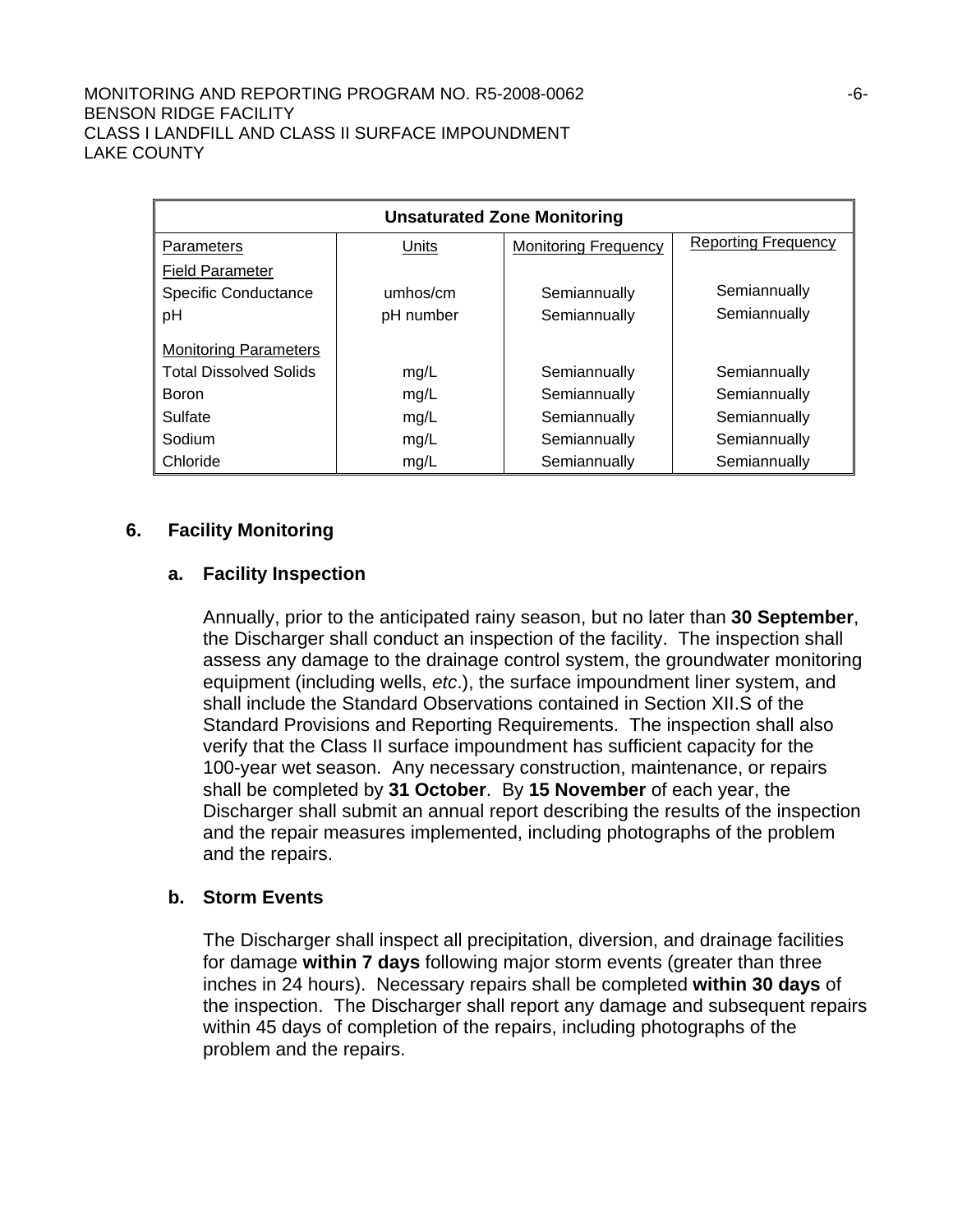MONITORING AND REPORTING PROGRAM NO. R5-2008-0062 -7- BENSON RIDGE FACILITY CLASS I LANDFILL AND CLASS II SURFACE IMPOUNDMENT LAKE COUNTY

# **B. REPORTING**

The Discharger shall report all required monitoring data and information, and results of all required facility inspections **semiannually** as required in this Monitoring and Reporting Program and as required in the Standard Provisions and Reporting Requirements. Reports which do not comply with the required format will be **REJECTED** and the Discharger shall be deemed to be in noncompliance with the WDRs. In reporting the monitoring data required by this program, the Discharger shall arrange the data in tabular form so that the date, the constituents, the concentrations, and the units are readily discernible. The data shall be summarized in such a manner so as to illustrate clearly the compliance with waste discharge requirements or the lack thereof. Historical and current monitoring data shall be graphed in each semiannual report. A short discussion of the monitoring results, including notations of any water quality violations shall precede the tabular summaries. Data shall also be submitted in an acceptable digital format.

Hydrographs of each well shall be submitted showing the elevation of groundwater with respect to the elevations of the top and bottom of the screened interval and the elevation of the pump intake. Hydrographs of each well shall be prepared quarterly and submitted semiannually.

Method detection limits and practical quantitation limits shall be reported. All peaks shall be reported, including those which cannot be quantified and/or specifically identified. Field and laboratory tests shall be reported in the semiannual monitoring reports. The results of any monitoring done more frequently than required at the locations specified herein shall be reported to the Regional Water Board.

As required by the California Business and Professions Code Sections 6735, 7835, and 7835.1, all Groundwater Monitoring Reports shall be prepared under the direct supervision of a Registered Engineer or Professional Geologist and signed/stamped by the registered professional.

REQUIRED MONITORING REPORTS AND SUBMITTAL DATES:

# **1. Semiannual Monitoring Reports**

 Semiannual monitoring reports shall include all water quality data and observations collected during the reporting period and submitted as required. At a minimum, the sampling and data collection required in the tables of this Monitoring and Reporting Program, Standard Provisions and Reporting Requirements (2003), and Waste Discharge Requirements shall be reported. The second semiannual and the Annual Monitoring Summary Report (see below) shall be submitted as one report.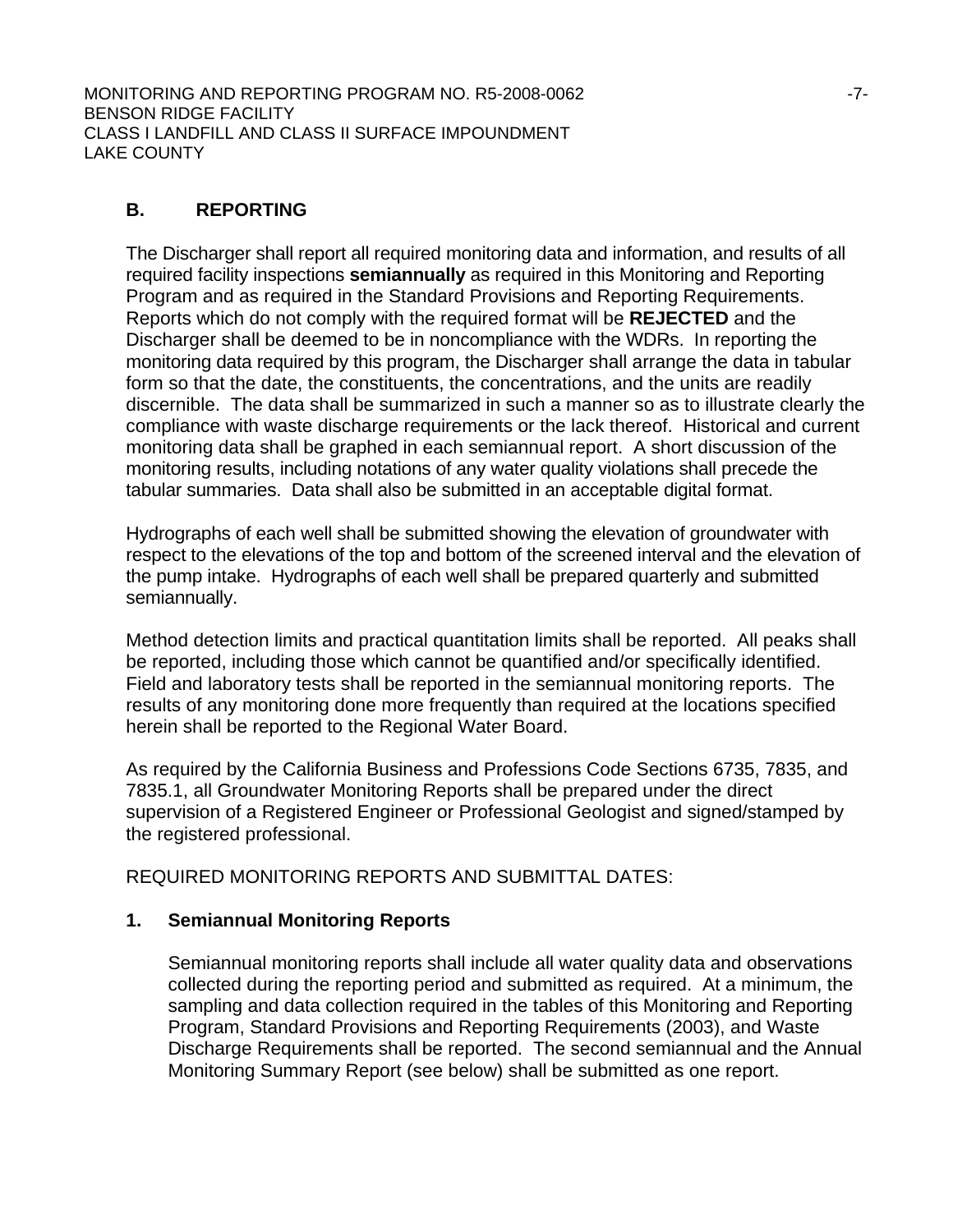MONITORING AND REPORTING PROGRAM NO. R5-2008-0062 -8- BENSON RIDGE FACILITY CLASS I LANDFILL AND CLASS II SURFACE IMPOUNDMENT LAKE COUNTY

# **2. Annual Monitoring Summary Report**

 The Discharger shall submit an Annual Monitoring Summary Report covering the previous monitoring year. The report is due by 1 March of each year and can be included in the same report as the semiannual report due on the same date. The annual report shall contain the information specified in Standard Provisions and Reporting Requirements (2003), Section VIII.B of the "*Reports to be Filed with the Board*", including, but not limited to the requirement to plot the concentration of select constituents graphically for at least the past five years. The Annual Report shall also include the results of the annual LCRS testing required by Section A.4 of this MRP.

# **3. Constituents of Concern (COC) 5-Year Report**

 The Dischargers shall submit reports of the results of groundwater monitoring for the Constituents of Concern every five years, or more frequently if required. The groundwater monitoring for COC Report shall alternate between the fall and spring seasons. The COC Report may be combined with a Detection Monitoring Report or an Annual Summary Report having a Reporting Period that ends at the same time. The next COC Report is due on 1 September 2008 for samples collected during the first half of 2008.

#### **4. Response to a Release**

If the Discharger determines that there is either significant statistical evidence of a release (*i.e*. the initial statistical comparison or non-statistical comparison indicates, for any Constituent of Concern or Monitoring Parameter, that a release is tentatively identified) or physical evidence of a release, the Discharger shall immediately notify the Regional Water Board verbally as to the Monitoring Point(s) and constituent(s) or parameter(s) involved, shall provide written notification by certified mail within seven days of such determination and implement the "Response to Release" section of the Standard Provisions and Reporting Requirements (2003).

# **5. Facility Monitoring Report**

By **15 November** of each year, the Discharger shall submit an annual report describing the results of the inspection and the repair measures implemented, including photographs of the problem and the repairs, as required in Section A.6.a of this MRP, above.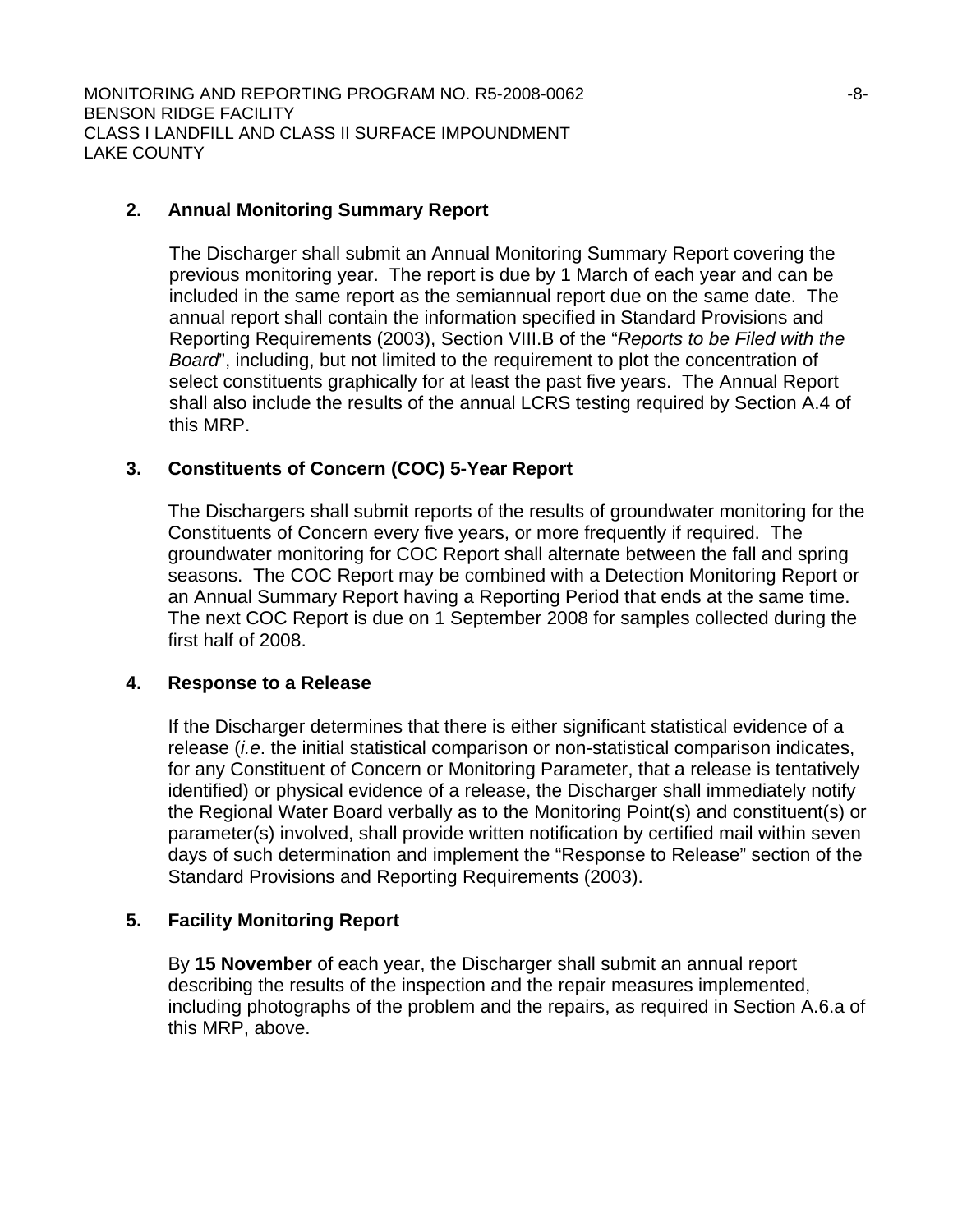### **6. Submittal Dates**

| Groundwater, Unsaturated Zone, and Leachate Monitoring Reports |                                                                 |                                             |                        |  |
|----------------------------------------------------------------|-----------------------------------------------------------------|---------------------------------------------|------------------------|--|
| <b>Reporting Type</b>                                          | <b>Sampling</b><br><b>Frequency and Data</b><br><b>Reported</b> | <b>Reporting Period</b>                     | <b>Report Date Due</b> |  |
| <b>Semiannual</b><br><b>Monitoring</b><br><b>Reports</b>       | Daily, Weekly,<br>Monthly, Quarterly,<br>and Semiannually       | 1January $-30$ June<br>1 July - 31 December | 1 September<br>1 March |  |

| <b>Annual Monitoring Summary Report</b>         | 1 March            |
|-------------------------------------------------|--------------------|
| <b>Facility Monitoring Report</b>               | <b>15 November</b> |
| <b>Response to a Release</b>                    | as necessary       |
| <b>Water Quality Protection Standard Report</b> | as necessary       |
|                                                 |                    |

# **C. WATER QUALITY PROTECTION STANDARD AND COMPLIANCE PERIOD**

# **1. Water Quality Protection Standard**

For each waste management unit (Unit), the Water Quality Protection Standard shall consist of all constituents of concern, the concentration limit for each constituent of concern, the point of compliance, and all water quality monitoring points. The Water Quality Protection Standard for naturally occurring waste constituents consists of the constituents of concern, the concentration limits, and the point of compliance and all monitoring points. Any modifications to the Water Quality Protection Standard shall be submitted for review and approval.

The Water Quality Protection Standard shall:

- a. Identify **all distinct bodies of surface and groundwater** that could be affected in the event of a release from a Unit or portion of a Unit. This list shall include at least the uppermost aquifer and any permanent or ephemeral zones of perched groundwater underlying the facility.
- b. Include a map showing the monitoring points and background monitoring points for the groundwater monitoring program. The map shall include the point of compliance in accordance with §20405 of Title 27.
- c. Evaluate the perennial direction(s) of groundwater movement within the uppermost groundwater zone(s).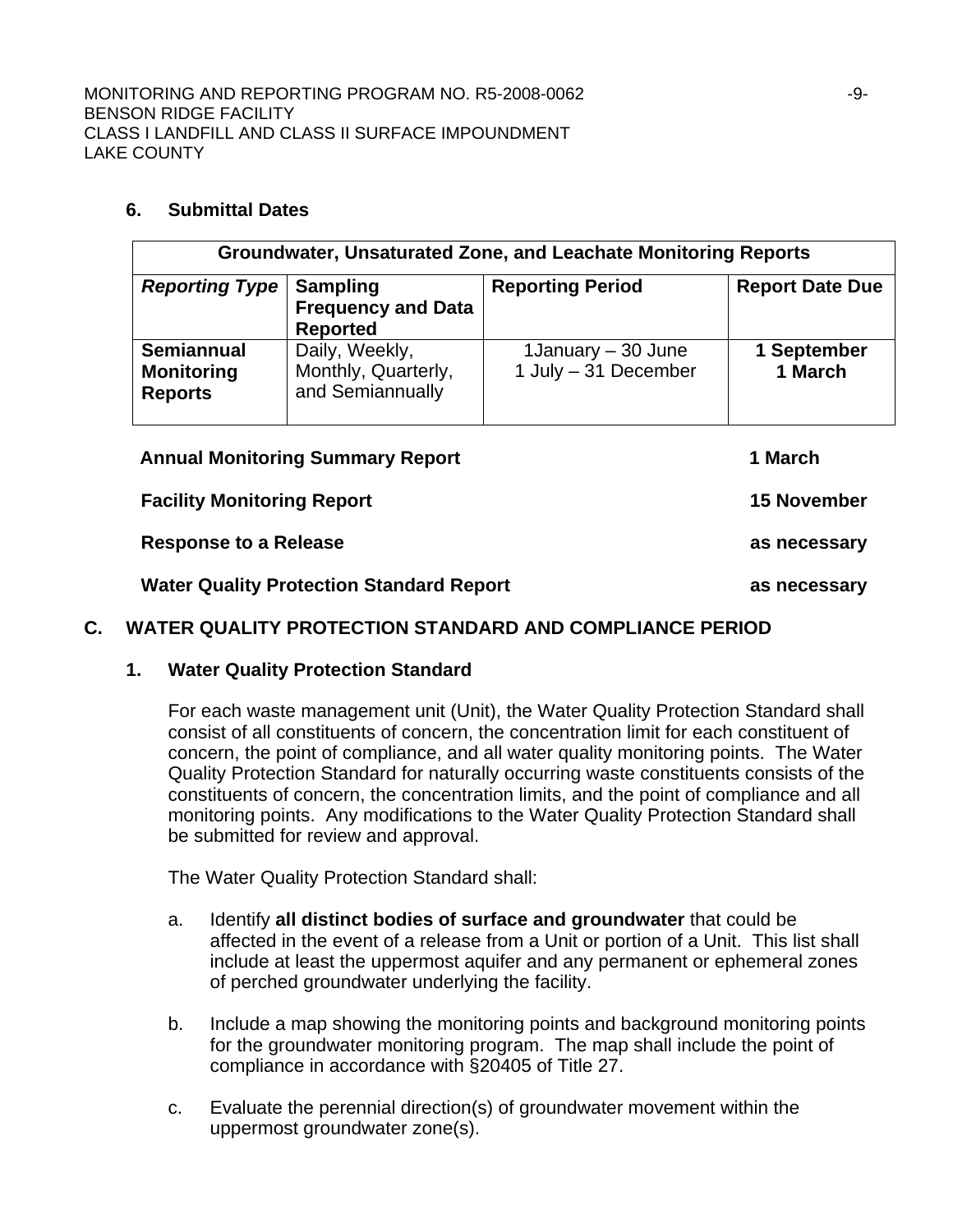If subsequent sampling of the background monitoring point(s) indicates significant water quality changes due to either seasonal fluctuations or other reasons unrelated to waste management activities at the site, the Discharger may request modification of the Water Quality Protection Standard.

# **2. Constituents of Concern**

The constituents of concern include all the waste constituents, their reaction products, and hazardous constituents that are reasonably expected to be in or derived from waste contained in the Unit. The constituents of concern for all Units at the facility are those listed in the tables for each monitored medium.

#### **3. Monitoring Parameters**

Monitoring parameters are constituents of concern that are the waste constituents, reaction products, hazardous constituents, and physical parameters that provide a reliable indication of a release from a Unit. The monitoring parameters for all Units are those listed in the tables for each monitored medium.

#### **4. Monitoring Points**

Monitoring Points for groundwater, surface water, and vadose zone detection monitoring shall be as follows, and as shown on Attachment B:

|                   | Perched Groundwater: RW-1, RW-2, RW-3, RW-4, RW-5<br>MW-9, MW-15, MW-20, MW-24, MW-24A, MW-27, MW-33 |
|-------------------|------------------------------------------------------------------------------------------------------|
| Deep Groundwater: | MW-13, MW-31, MW-32                                                                                  |
| Surface Water:    | Background: SW-1<br>Detection: SW-2                                                                  |
| Vadose Zone:      | LS-1, LS-2, LS-3, LS-4                                                                               |

# **5. Concentration Limits**

For a naturally occurring constituent of concern, the concentration limit for each constituent of concern shall be determined as follows:

- a. By calculation in accordance with a statistical method pursuant to §20415(e)(8) of Title 27; or
- b. By an acceptable alternate statistical method in accordance with §20415(e)(8)(E) of Title 27.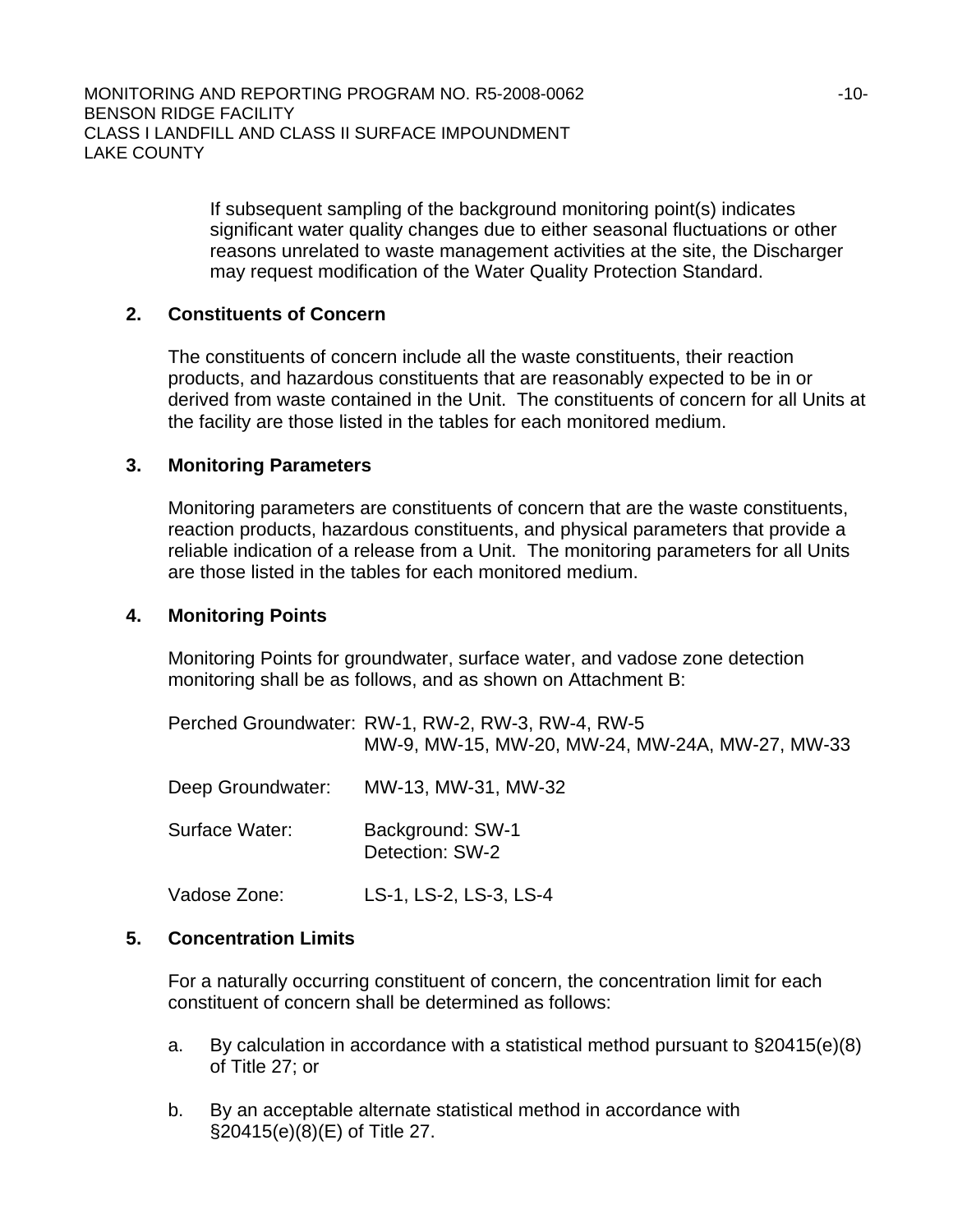Concentration Limits shall be based a set of background monitoring data adequate for the statistical analysis to be used.

# **6. Point of Compliance**

The point of compliance for the Concentration Limits at each Unit is a vertical surface located at the hydraulically downgradient limit of the Unit that extends through the uppermost aquifer underlying the Unit.

# **7. Compliance Period**

The Compliance period is the number of years equal to the active life of the facility plus the closure period. Each time the Water Quality Protection Standard is exceeded (i.e., a release is discovered), the surface impoundment begins a Compliance Period on the date the Regional Water Board directs the Dischargers to begin an Evaluation Monitoring Program. If the Discharger's Corrective Action Program (CAP) has not achieved compliance with the Standard by the scheduled end of the Compliance Period, the Compliance Period is automatically extended until the surface impoundment has been in continuous compliance for at least one year as required by Title 27 Section 20430(g).

A letter transmitting the self-monitoring reports shall accompany each report. Such a letter shall include a discussion of requirement violations found during the reporting period, and actions taken or planned for correcting noted violations, such as operation or facility modifications. If the discharger has previously submitted a report describing corrective actions and/or a time schedule for implementing the corrective actions, reference to the previous correspondence will be satisfactory. The transmittal letter shall contain a statement by the discharger, or the discharger's authorized agent, under penalty of perjury, that to the best of the signer's knowledge the report is true, accurate, and complete.

The Dischargers shall implement the above monitoring program on the effective date of this Order.

Ordered by:\_\_

PAMELA C. CREEDON, Executive Officer

25 April 2008

(Date)

WLB: 4/25/2008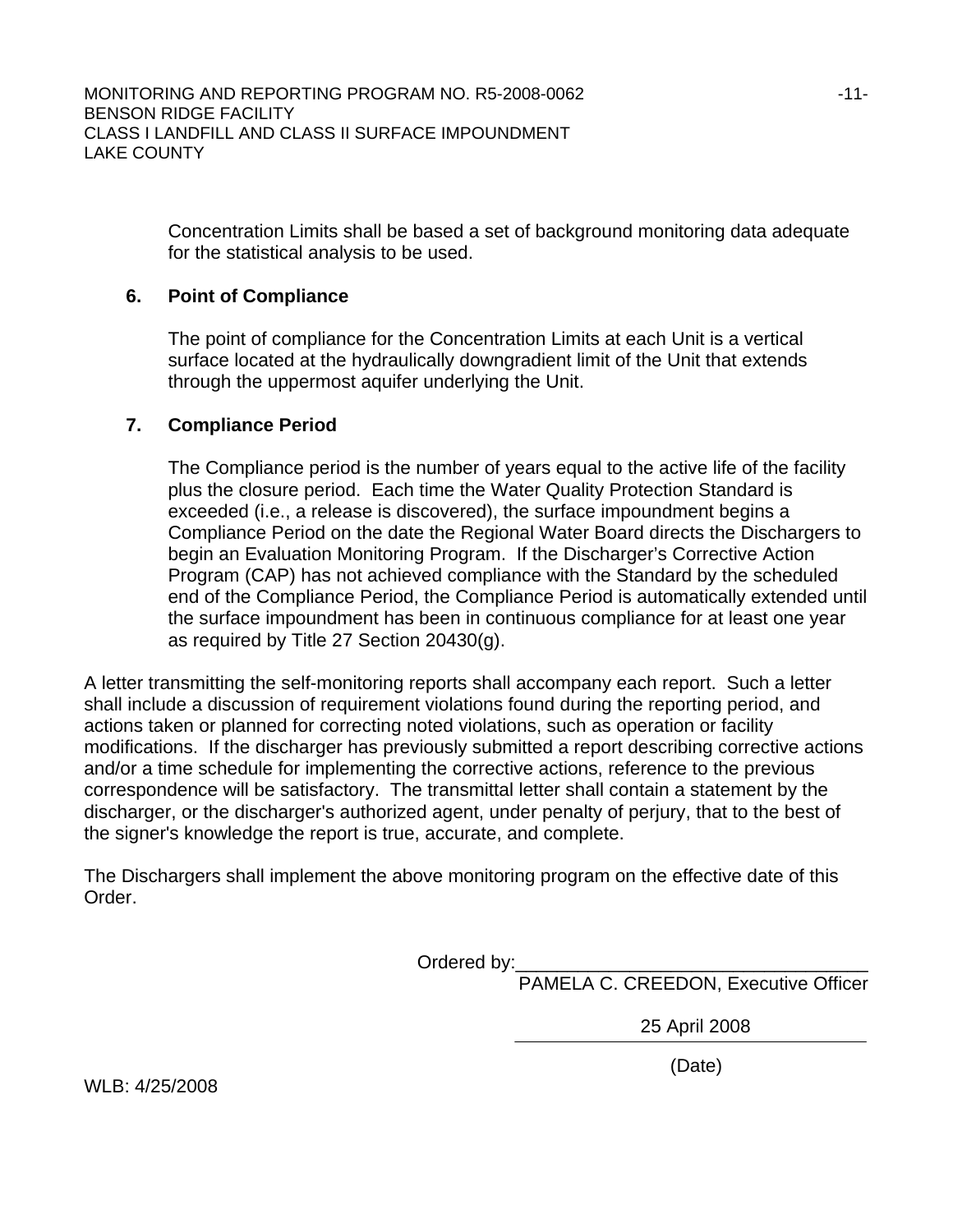#### INFORMATION SHEET

ORDER NO. R5-2008-0062 IT ENVIRONMENTAL LIQUIDATING TRUST BENSON RIDGE FACILITY OPERATION OF CLASS II SURFACE IMPOUNDMENT AND POST-CLOSURE MAINTENANCE OF CLASS I LANDFILL LAKE COUNTY

IT Environmental Liquidating Trust (hereafter Discharger) maintains a closed Class I landfill and operates an active Class II surface impoundment at the Benson Ridge Facility in Lake County. From 1979 to 1984, the facility accepted liquid, sludge, and solid wastes from the geothermal industry in the Geysers area for disposal in three Class II-1 surface impoundments equipped with two-foot compacted clay liners. The site is located about 3 miles southeast of Kelseyville and four miles south of Clear Lake. The Class I landfill consists of two separate units covering about 4.5 acres, and has a composite liner system and a composite final cover. The Class II surface impoundment was constructed with two independent cells covering about 3.2 acres, and is double lined.

The facility was formerly owned and operated by IT Corporation until their bankruptcy proceedings were completed in 2004, at which time the IT Environmental Liquidating Trust was formed to handle the ongoing monitoring and maintenance using the existing financial assurance mechanism (insurance policies). The former IT Corporation completed closure of the site in 1992 by consolidating wastes from the former Class II-1 surface impoundments into an onsite Class I landfill located in two of the former surface impoundments. No outside wastes have been accepted at the facility since 1984. The active Class II surface impoundment was constructed as part of site closure to contain and evaporate impacted groundwater, leachate from the landfill and surface impoundment, and purge water from the onsite monitoring wells. The closed facility is jointly regulated by the California Department of Toxic Substances Control (DTSC).

The facility was formerly regulated by the Toxic Pits Cleanup Act (TPCA) of 1984. The TPCA required that a Hydrogeological Assessment Report be submitted and the closure of three surface impoundments that had leaked. The former surface impoundments were closed in accordance with Waste Discharge Requirements (WDRs) Order No. 91-136; an 8 October 1990 *Closure and Post-Closure Plan Revision 2.0*; a 23 December 1987 *Hydrogeological Assessment Report* (HAR); and a 1 June 1987 *Waste Characterization Report*. WDRs Order No. 91-136 directed the Discharger to close the existing Class II-1 surface impoundments and to construct a new Class II surface impoundment for evaporation of extracted groundwater and landfill leachate. Closure construction was completed in December 1992 and the facility is now in post-closure with an active Class II surface impoundment for evaporation of impacted groundwater.